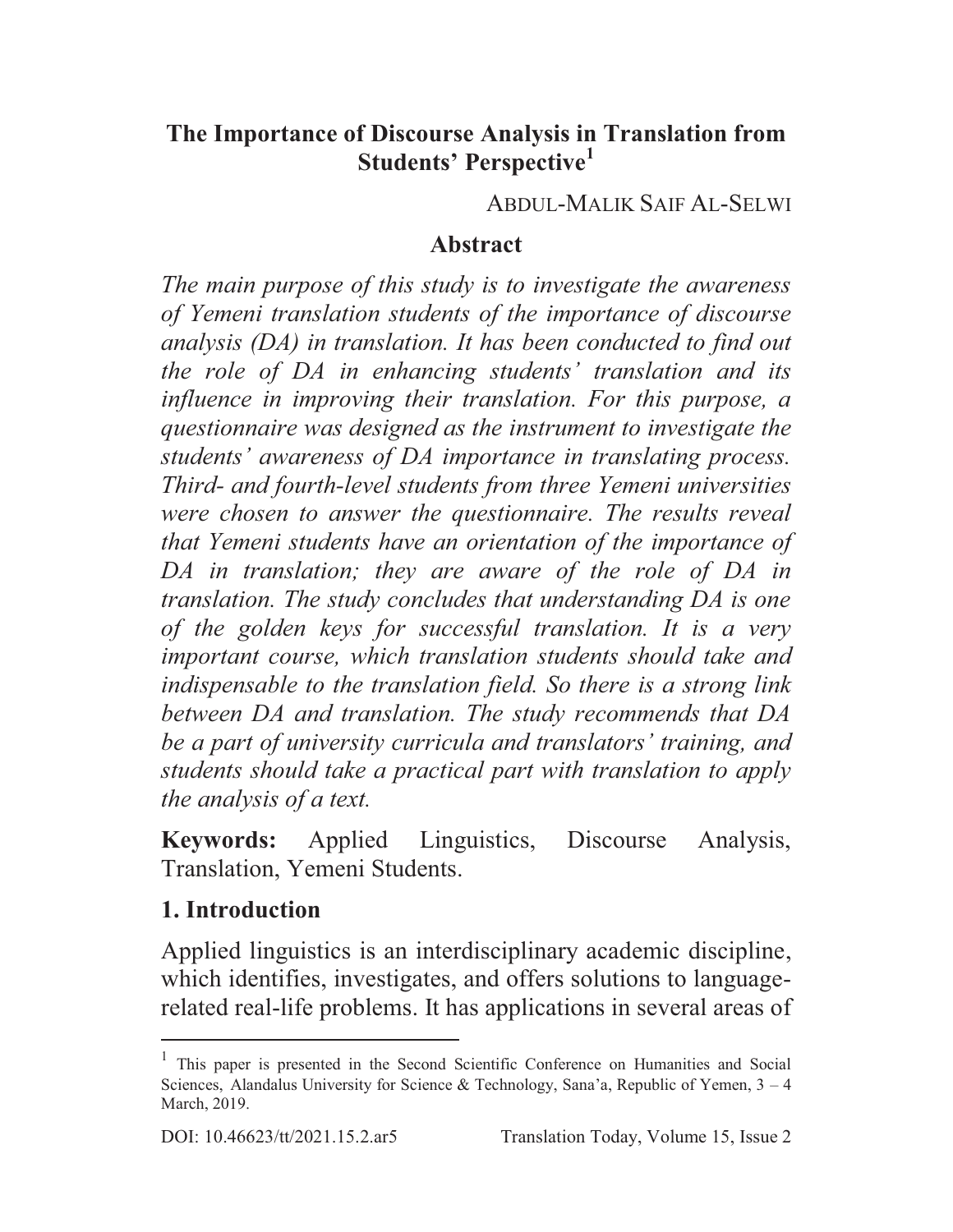language study, including language learning and teaching, the psychology of language processing, discourse analysis (DA), stylistics, corpus analysis, translation, and interpretation (Cook 2003).

Translation used to be considered a part of applied linguistics; a leading branch, which plays a major role in applied linguistics. It continues to be influenced by developments there and also plays its own role in the development of applied linguistics. However, since the second half of the  $20<sup>th</sup>$  century, Translation Studies started to be recognized as a separate discipline in its own right. According to Cook (2003) Translation Studies is regarded as an independent discipline. Translation is an autonomous discipline since the 1970s (Holmes 2000).

There are numerous definitions of translation. Writers, thinkers, linguists, translators, philosophers and pioneers in translation introduce different definitions according to their perspectives. It is an operation performed on languages. It is "a process of substituting a text in one language for a text in another" (Catford 1978: 1). It is the written or spoken rendering of the meaning of a word, speech, book, or other text, in another language (The New Oxford Dictionary of English, 1998). It is the changing spoken or written words into another language (Webster's Dictionary, 2016). Nida (1984) points out that "translation consists of reproducing in the receptor language the closest natural equivalent of the source language message, first in terms of meaning and secondly in terms of style" (38). Robinson (1997) views translation "as a type of learning, arguing that when translating, learning is achieved whether consciously or unconsciously as a result of different complex processes that take place along with translating" (2). He goes on to add that translation "is considered a problem-solving activity that is usually exercised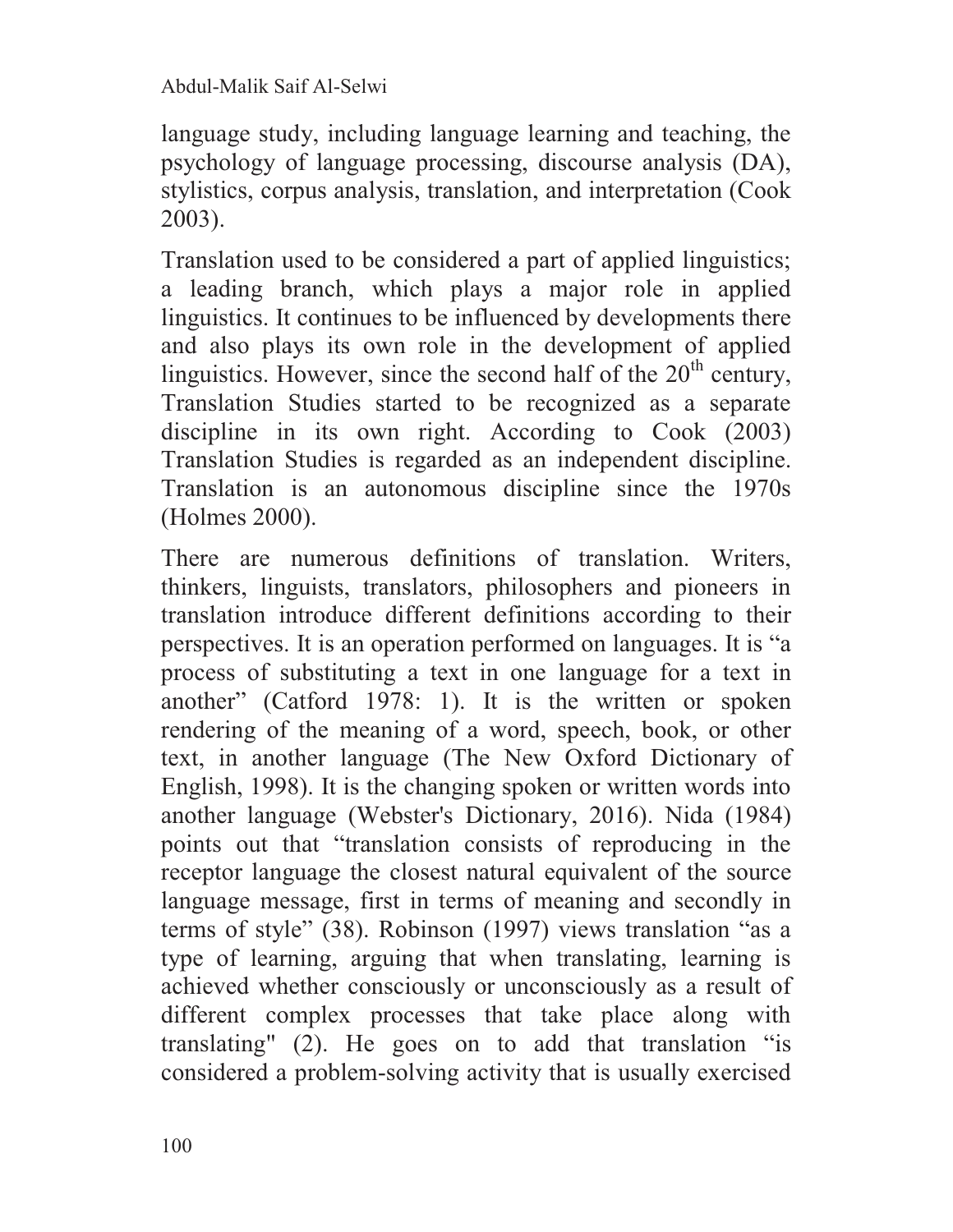in new cultural, social, and textual conditions" (51). Richards & Schmidt, (2002) define translation as "the process of rendering written language that was produced in one language (the Source Language2) into another (the Target Language2), or the target language version that results from this process" (563, *original highlighted*). Translation is, therefore, a lively way to transfer any message to different languages. It is the most important means of communication between different countries with different cultures in the age of globalization.

In field of translation, students are required to study different courses such as DA which help them to make a good translation. They need also to know the relationship between translation and DA. Translation is related to the other branches of applied linguistics. DA is also a branch of applied linguistics and one of those branches which plays an integral role in the translation process. Therefore, for translation to be professional, translators are required to acquire a good knowledge of DA.

We notice that the problem emerges from the fact that the majority of Yemeni students of translation do not have enough knowledge of the importance of DA in the translation process. DA is considered a golden key to produce a good translation because it deals with every single detail in the text. The problem lies also in the application of DA during the translation process; the students do not analyse the text when they translate. They neglect the importance of text analysis and how it is a fundamental step to understanding the text to be able to produce a professional translation. Students at the department of English Language and Translation need to know that DA is a very important course. They have to be aware of its significance in the translation process. Translator education requires detailed comprehension of linguistic rules and practices; hence the reason, why within the departments of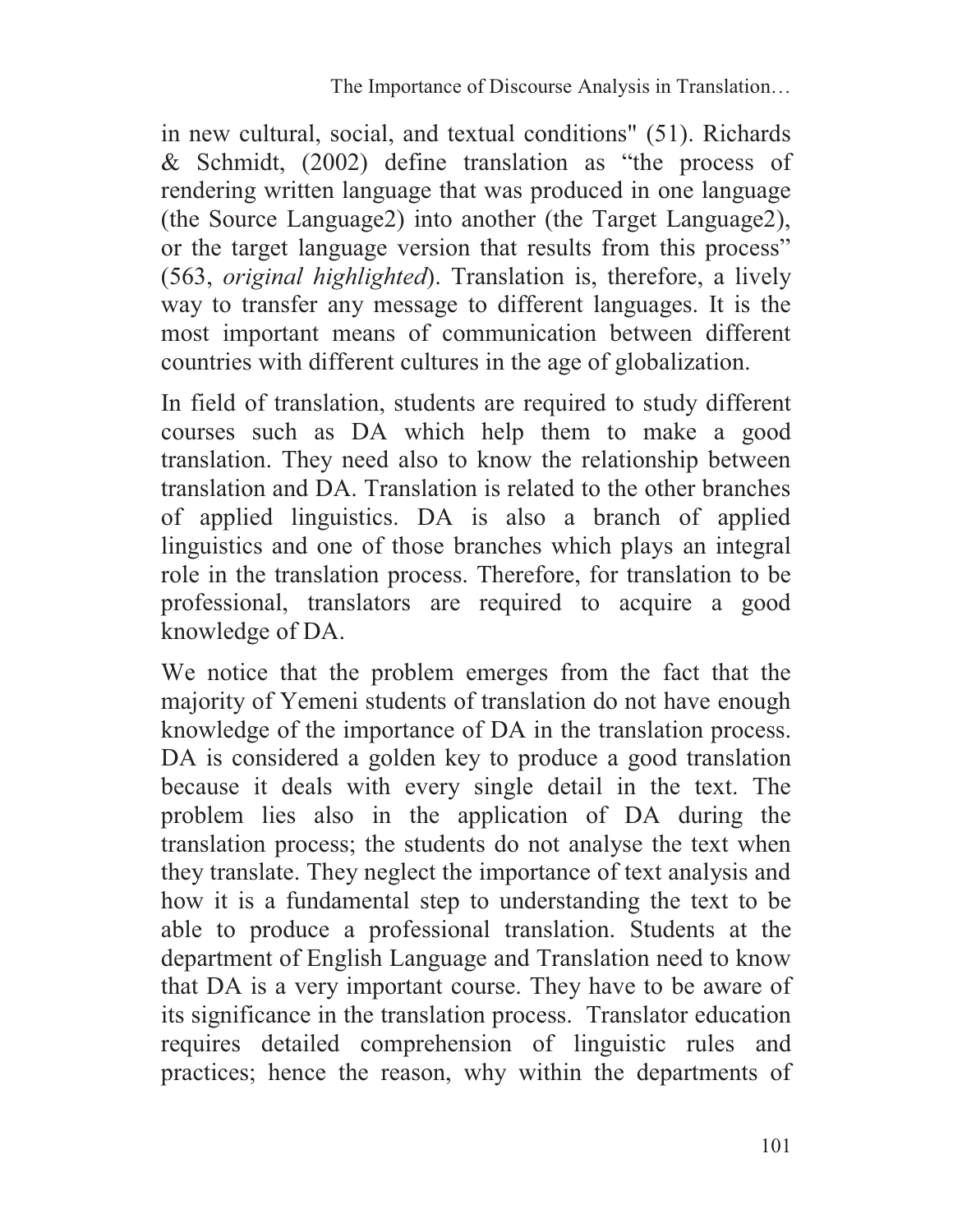English Language and Translation, importance is given to DA courses. Consequently, this study investigates the influence of DA in the translation process from students' perspectives, and how it plays a major role in building an understanding of a text. Besides, it examines why students should be made aware of the importance of DA in translation, and what kind of problems they may encounter in applying DA to translating.

## **2. Research Questions**

This study seeks to find answers to the following questions:

- 1. What is the degree of Yemeni translation students' awareness of DA role in translation?
- 2. How do Yemeni translation students deal with the text through their translation process?
- 3. How does DA facilitate the translation process?
- 4. What kind of problems do students face during their application of DA in translation?

Considering specifically these questions, the present work intends to verify how DA is related to translation from the perspectives of Yemeni students and the kind of problems they face during the use of DA.

## **3. Literature Review**

# **3.1. DA: Beyond the Sentence**

The study of discourse is known as DA. "It refers to attempts to study the organization of language above the sentence or above the clause, and therefore to study larger linguistic units, such as conversational exchanges or written texts" (Slembrouck 2003: 3). It is also concerned with language in use in social contexts, and in particular with interaction or dialogue between speakers (Bahrami 1999). It is one area of linguistics, which goes beyond the scope of grammar, and "it is about how sentences combine to form texts" (Salkie 1995: IX). According to Richards and Schmidt (2002), grammar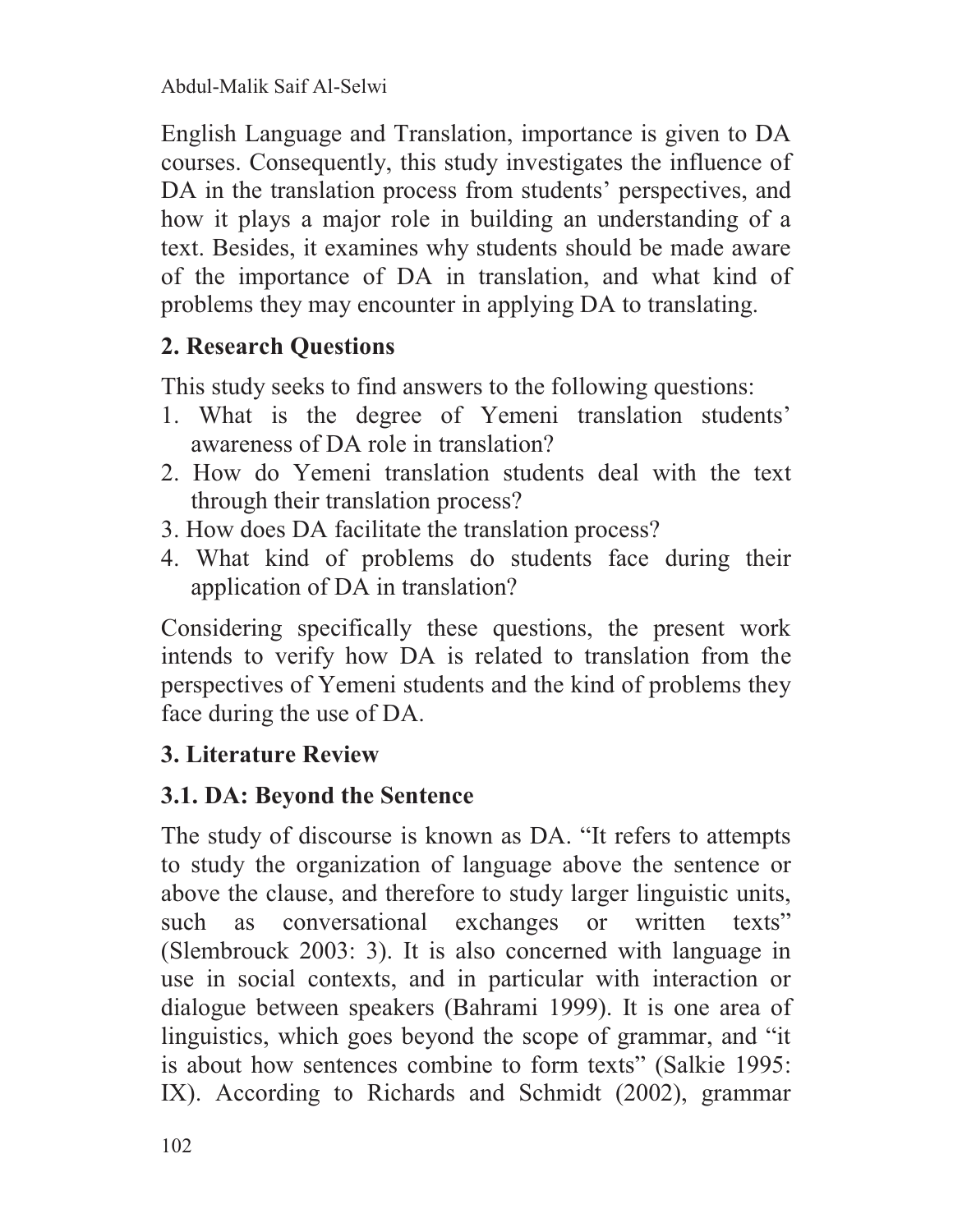talks about the rules a language uses to form grammatical units such as clause, phrase, and sentence, but discourse normally talks about larger units of language such as paragraphs, conversations, and interviews. DA is "the study of how sentences in spoken and written language form larger meaningful units such as paragraphs, conversations, interviews, etc." (Richards & Schmidt 2002:161).

DA is characterized by many linguists as the analysis of language above the level of the sentence. For example, Newmark (1988) pointed out that DA can be defined as "the analysis of texts beyond and above the sentence - the attempt to find linguistic regularities in discourse" (54). Similarly, Guthrie (2001) argues that DA can be defined as "a process of investigation by which one examines the form and function of all the parts and levels of a written discourse, with the aim of better understanding both the parts and the whole of that discourse." (255). A more elaborate explanation of DA is introduced by Tracy and Ashcraft (2001), who believe that DA examines how people present themselves, arrange relationships, and consign responsibility and blame. Also, they explicate that it relates to a range of fields, such as psychology, education, and linguistics.

DA is, therefore, an approach to studying a language that is informed by modern linguistics. As those concerned with human language, students of Scripture can derive much benefit from the concepts and methods of this discipline (Kelley 2016). Jaworski & Coupland (1999, as cited in Brown 2006) maintain that DA examines the organisation of language above the level of the sentence, particularly with regards to its social context.

Yinxiu Ji (2015) presents a detailed history of DA. According to him, DA is a new branch of linguistics, and it got its independence at the end of the 1960s and the early 1970s. He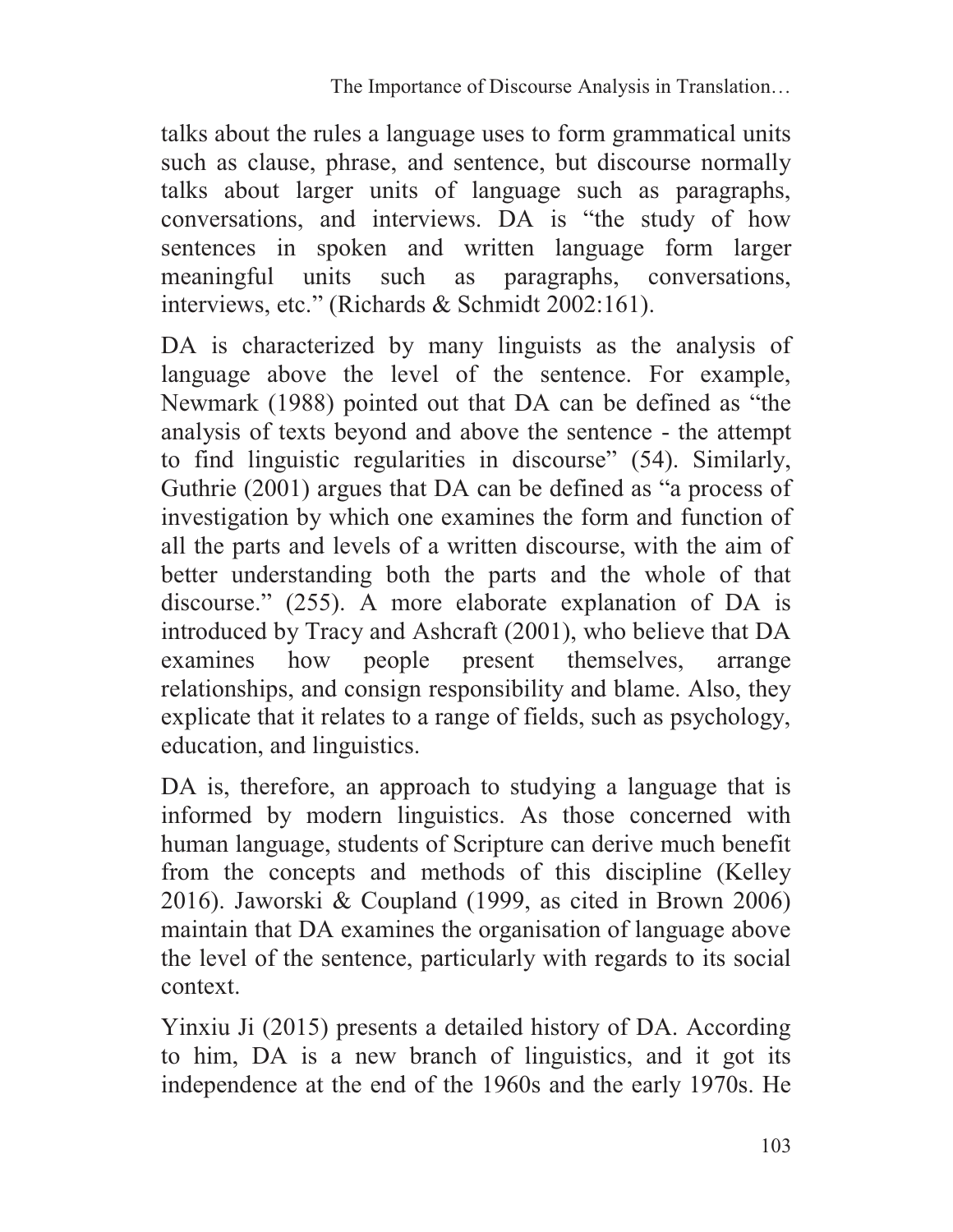defines it as the study of the relationship between language and its context. He said that all of the language studies should be between discourse frameworks, otherwise there is no linguistics.

In Europe, Michel Foucault (1926–1984), the French historian and philosopher, became one of the key theorists of the subject and wrote *The Archaeology of Knowledge and the Discourse on Language* (1972). Since the 1970s, Foucault´s works have had an increasing impact, especially on DA in the social sciences.

McCarty (1978, as cited in Farahani 2013) explains that DA is a "discipline which concerns with the study of the relationship between language and the context in which it is used. In other words, Discourse Analysis is a branch of applied linguistics, which investigates the study of language in use" (112). As McCarty goes on to explain; "This field of study grew out of work in different disciplines in the 1960s and 1970s, including linguistics, semiotics, psychology, anthropology, and sociology" (5). Therefore, DA relates to a range of fields, such as psychology, education, linguistics, and translation.

## **3.2. DA and Translation**

One of the most interesting fields of study which has been recently affected by DA is a newly-born discipline called translation studies. This new area of research which is gaining strength delves into the systematic study of translation. It is assumed that DA and Translation Studies have much in common. Some of the areas of research, which have been affected by DA are Halliday's systematic functional grammar, Juliane House (2015) model of translation quality assessment and Katharina Reisis text typology in translation. In his systemic functional grammar, Halliday (1978) considers language as communication and seeks to investigate a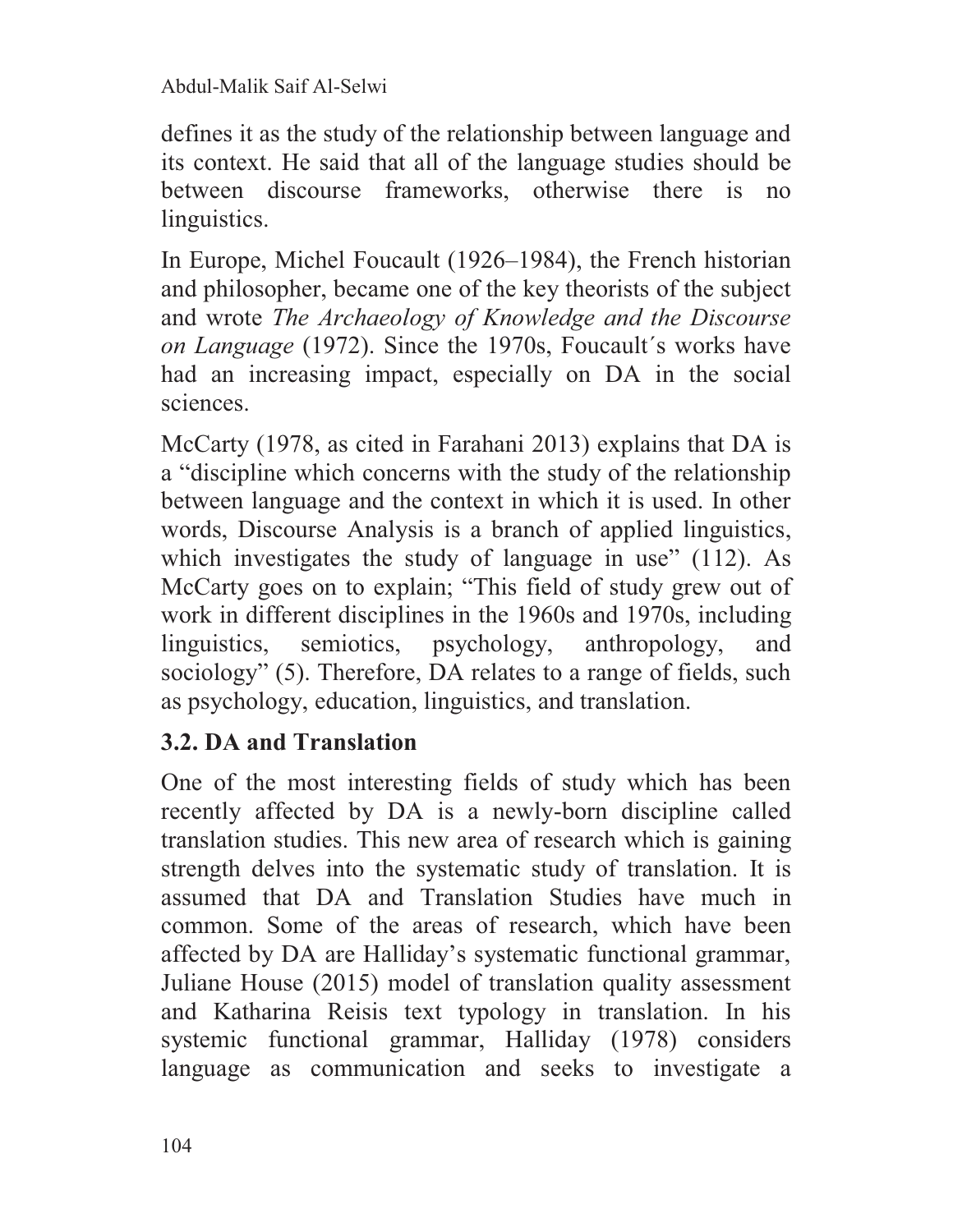"theoretical framework to uncover what situational factors determine the usage of linguistic elements" (32).

Literature shows a close relationship between DA and translation. One of the most important and pervasive developments in translation studies over the last forty years or so has been the influence of DA upon the approaches of translation. There seem to be a lot of possible points of contact between translation and DA, for the reason that translation is essentially a branch of applied linguistics. According to Trosborg (2000), translation has been influenced by this recent development in DA. It has changed from a concern with isolated words to text in a situation with emphasis on cultural background. Cohesion has always appeared as the most useful constituent of DA that is applied to translation.

Pym (1992) shows the development of DA in translation. He maintains that the general attention to DA developed in the 1970s has found applications in translation theory in the 1980s and into the 1990s. In the same vein, Munday (2006) states that

The integration of discourse analysis in Translation Studies (TS) goes back to the functionalist theories of translation. The discourse analysis approach to TS applied Michael Halliday's register analysis model, which was mainly used to analyse the pragmatic functions of linguistic elements in both ST and TT (73).

Alvesson and Kärreman (2000) argue that the translator needs to acquire the various levels of knowledge and abilities which constitute the translating process such as reading, reflection, research, interpretation and writing. The other two relevant strategies in the translation process are 'the macro and microtextual analyses'. The macrotextual analysis includes contextual analysis at its two levels: (i) textual (cohesion and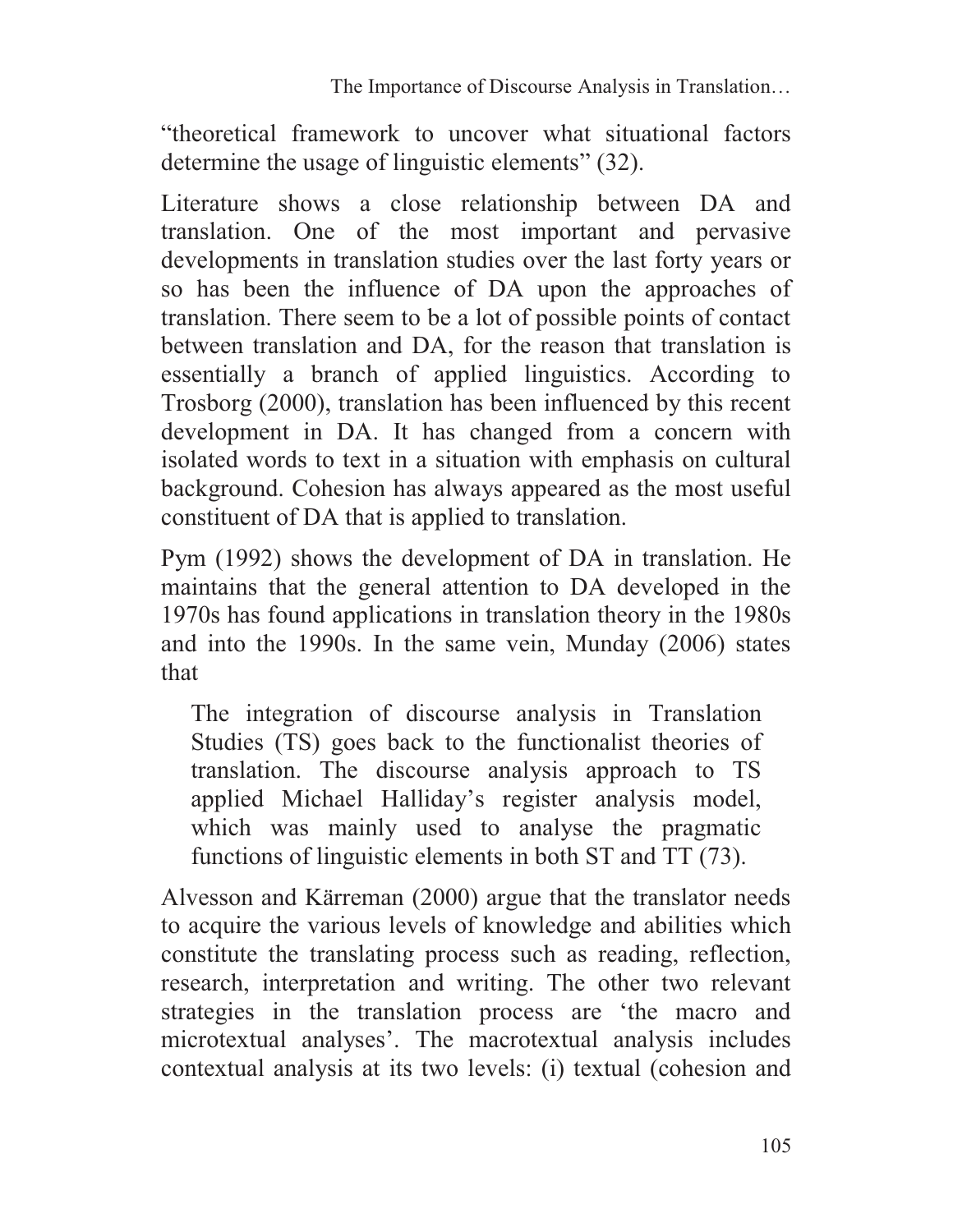coherence at discourse level), and (ii) co-text or genre (where the context of the situation is taken into account).

According to McCarthy (1991, cited in Yinxiu Ji 2015: 135), DA has a key role in translation which can be used not only to survey linguistics, sociology, and communication but also to analyse the texts carefully and decompose them. Indeed, DA is an appropriate tool for translators to understand the source text (Shahsavar and Naderi 2015). Maria (n.d) states that "since translation is essentially a linguistic phenomenon, there seem to be a lot of possible points of contact between Translation Studies (TS) and Linguistics. These possible points of contact include textual questions, as approached by Discourse Analysis" (1).

Newmark (1988) expresses his view with reference to the unit of translation:

There is at present a confusing tendency for translation theorists to regard the whole text, the basis of discourse analysis, as the unit of translation (UT), which is the opposite of Vinay's and Darbelnet's original concept. Vinay and Darbelnet define the unit of translation as 'the smallest segment of an utterance whose cohesion of signs is such that they must not be separately translated in other words, the minimal stretch of language that has to be translated together, as one unit (54).

Whereas DA examines a text as a whole in its relations and cohesion at all levels higher than the sentence, the whole text is the only real unit of translation. According to Newmark (1988)

Now, since the rise of text linguistics, free translation has moved from the sentence to the whole text. It is a futile, unprofitable argument, though it has a certain truth in crudely reflecting two opposing attitudes towards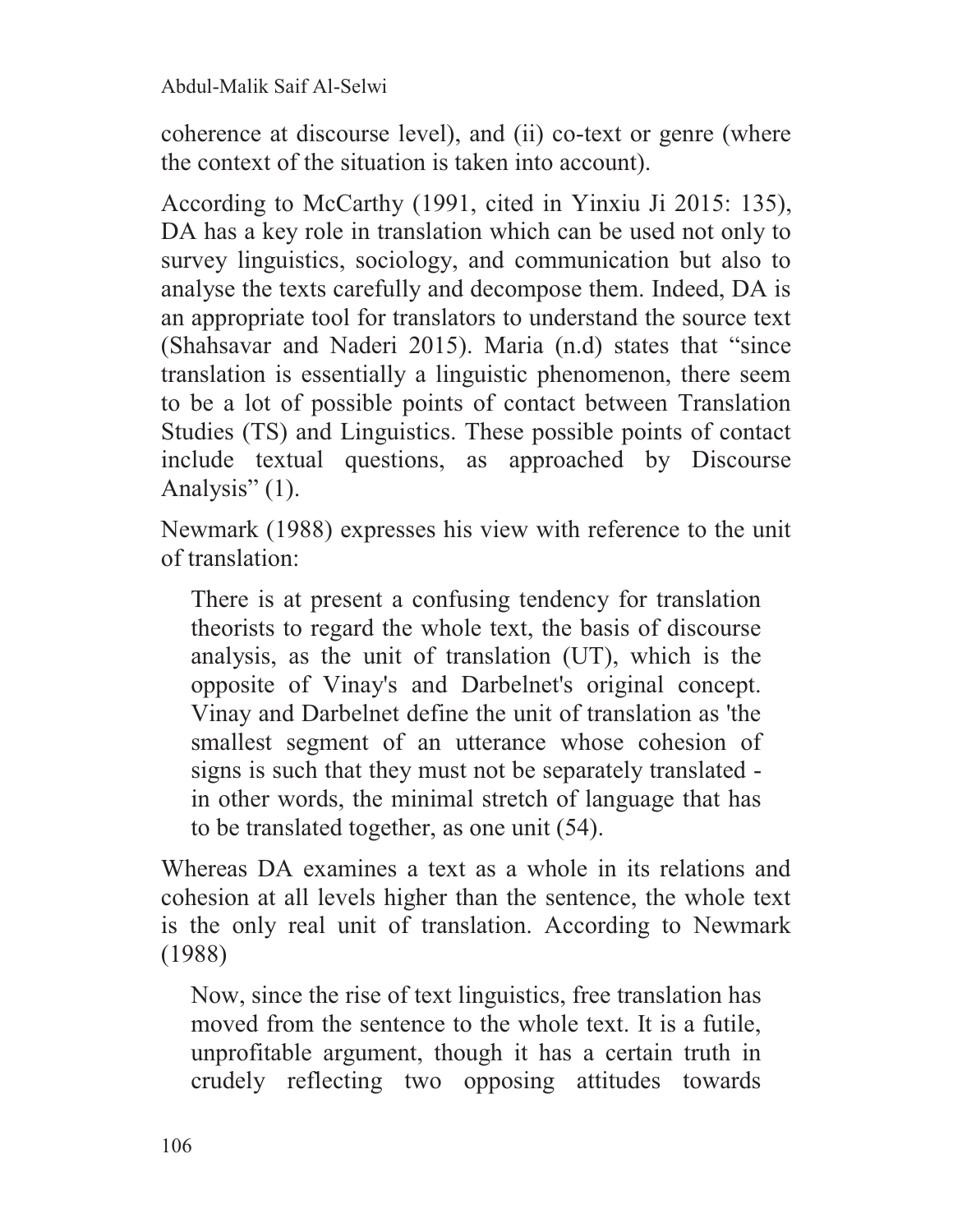translation. In the last fifteen years, the argument has been revived by those who maintain that the only true UT is the whole text. This view has been underpinned by the vast industry in discourse analysis, or text linguistics, which examines a text as a whole in its relations and cohesion at all levels higher than the sentence (54).

Moreover, Delisle (1988) adds that "better than any analysis of a single language, translation demonstrates the fact that in discourse a word can have a completely different meaning from the one normally associated with that word taken in isolation" (47).

To sum up, there is a strong link between DA and translation in different aspects. Translation has been used to transfer written or spoken SL texts to equivalent written or spoken TL texts, so DA offers good help for translators; it is like a guide during their translation. When students want to translate a text, they need to have a comprehensive understanding of the text so they can produce the best translations possible.

## **3.3. DA Course in Yemeni Universities**

At most Yemeni universities, especially in the last ten years, courses such as *Introduction to Linguistics*, *Text Analysis,* and DA have started to be offered in English language and translation departments. The logic behind this is to help students better cope with translating and interpreting problems. DA course provides students with the ground to practise their linguistic skills and capabilities both in written and spoken discourse. It covers fundamental concepts and methods in DA from formal and functional perspectives. In it, several approaches that describe and explain the structure and function of spoken and written discourses should be discussed. It also helps students to find out what is it that makes discourses coherent, so students should know the different cohesive devices. The course examines both the formal and contextual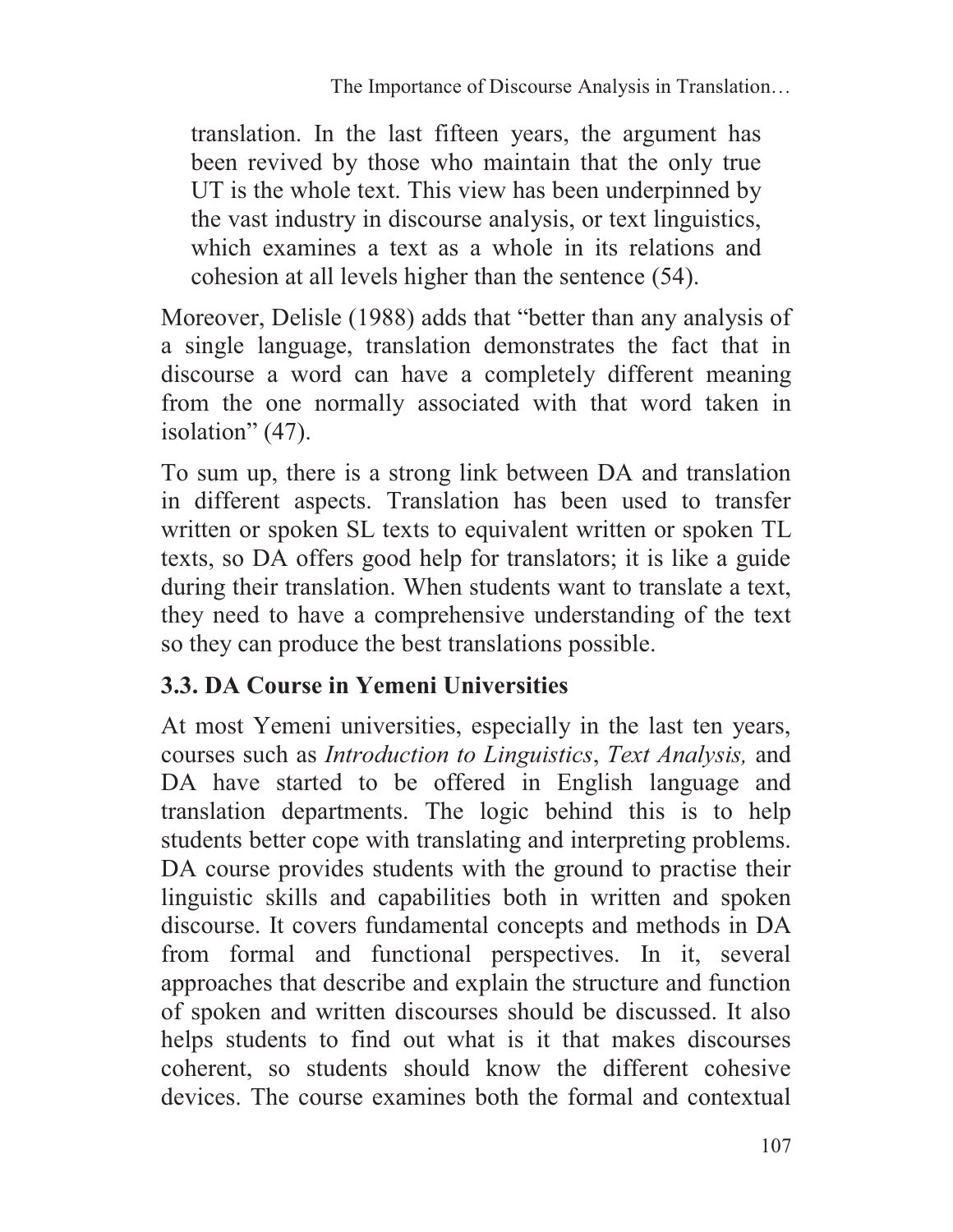features of discourse and how it is that language users successfully interpret what other language users intend to convey.

Table 1 presents information about the availability of this important course in the English language and translation departments (BA English programme that consists of 4 levels) of some Yemeni private universities.

| No. | University             | Availability of the | Level | Semester |
|-----|------------------------|---------------------|-------|----------|
|     |                        | Course              |       |          |
| 1.  | Queen Arwa             | Available           |       |          |
| 2.  | Yemenia                | Available           |       |          |
| 3.  | Yemeni Jordanian       | Available           |       |          |
| 4.  | Science<br>$\&$        | Not Available       |       |          |
|     | Technology             |                     |       |          |
| 5.  | Yemen                  | Available           |       |          |
| 6.  | <b>Modern Sciences</b> | Available           |       |          |

Table 1: The availability of DA courses in select Yemeni private universities (translation departments)

From Table 1, it is noticed that most Yemeni universities offer this course either at the  $3<sup>rd</sup>$  or  $4<sup>th</sup>$  level. However, students of the  $4<sup>th</sup>$  level at the University of Science and Technology do not take this course. According to them, they have an idea about it within some other courses, so they still have some knowledge of DA.

There are also other reasons why DA has been increasingly considered as a fundamental course in translation education. Most of these reasons are presented by Van Dijk (1997). Here is a summary of these reasons:

a. Understanding words and sentences, texts and utterances, studied in isolation from the real world or the invented examples and case studies are not enough to grasp the intended meaning originally produced by the author in the ST (source text).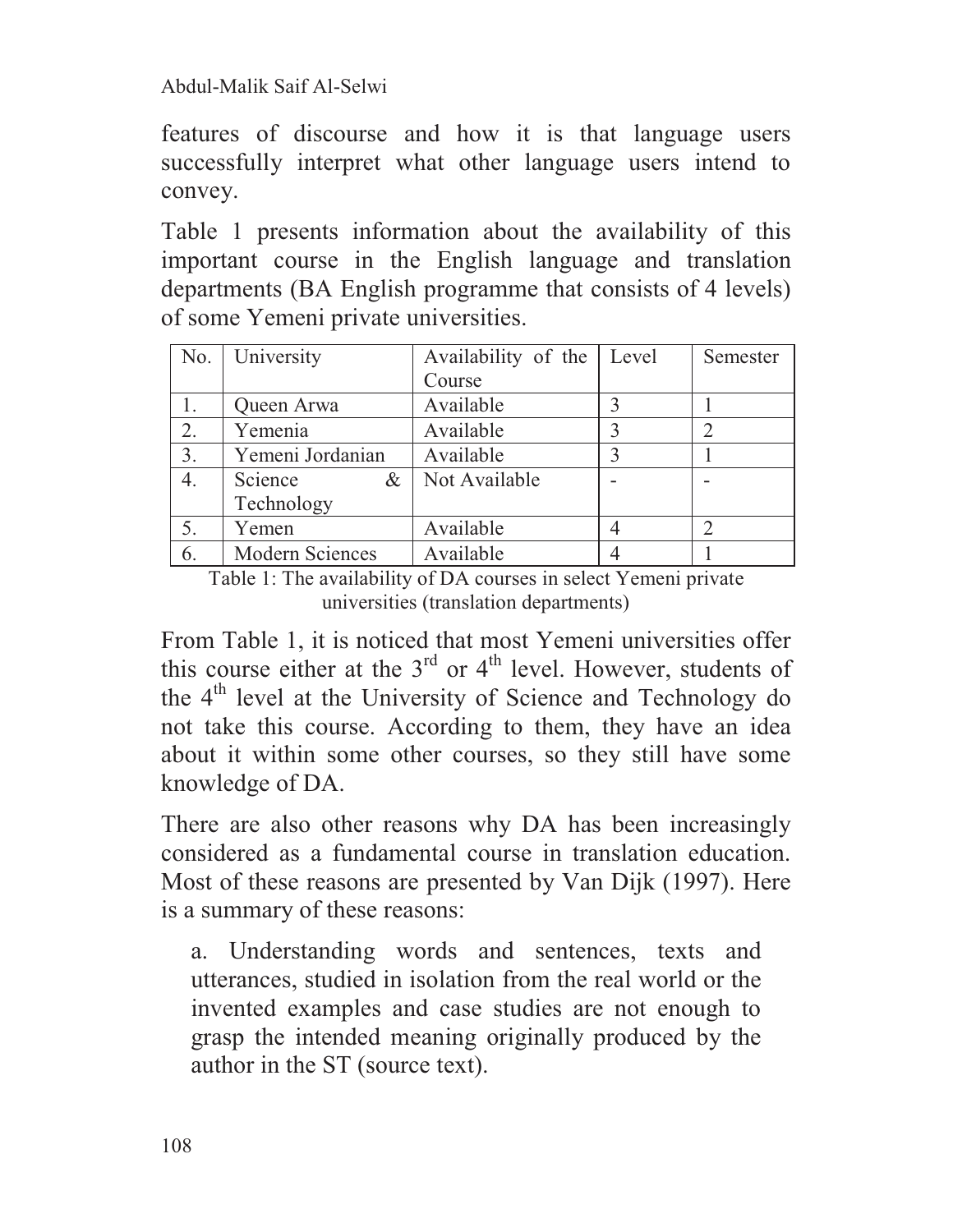b. After 1980s, the intention in linguistic studies shifted from structure towards a study of function and interaction.

c. With the improvements in technology the verbal interaction and communication started to gain importance (teleconferencing, internet, multimedia usage, etc.).

d. DA provides the ideal basis for linguistic analysis in translation. It involves language use, cognition, and interaction.

e. Not only in Translation Studies, but also when the developments in linguistics are considered, it is understood that an ideal translation requires transfer from at least two cultures which include a detailed comprehension of sign systems, communicative acts, inferences and the cognition experienced in textual analysis. Translation received a new approach with the analysis of pragmatic, semiotic, social, cultural, and psychological dimensions of translation.

## **4. Research Methodology**

## **4.1. Subjects**

This study intends to examine and investigate the awareness of Yemeni students of translation in some private Yemeni universities in Sana'a of the importance of DA in translation. It was carried out in three private universities Queen Arwa University (QAU), Yemeni Jordanian University (YJU), and University of Science & Technology (UST). The community of this study is, therefore, the third- and fourth-level translation department students of those three universities. The logic behind choosing these two levels is that students study DA at  $3<sup>rd</sup>$  or 4<sup>th</sup> levels. As Table 2 shows, the total number of the sample is 89 (male and female) students, but only 54 attended at the time of implementing the instrument.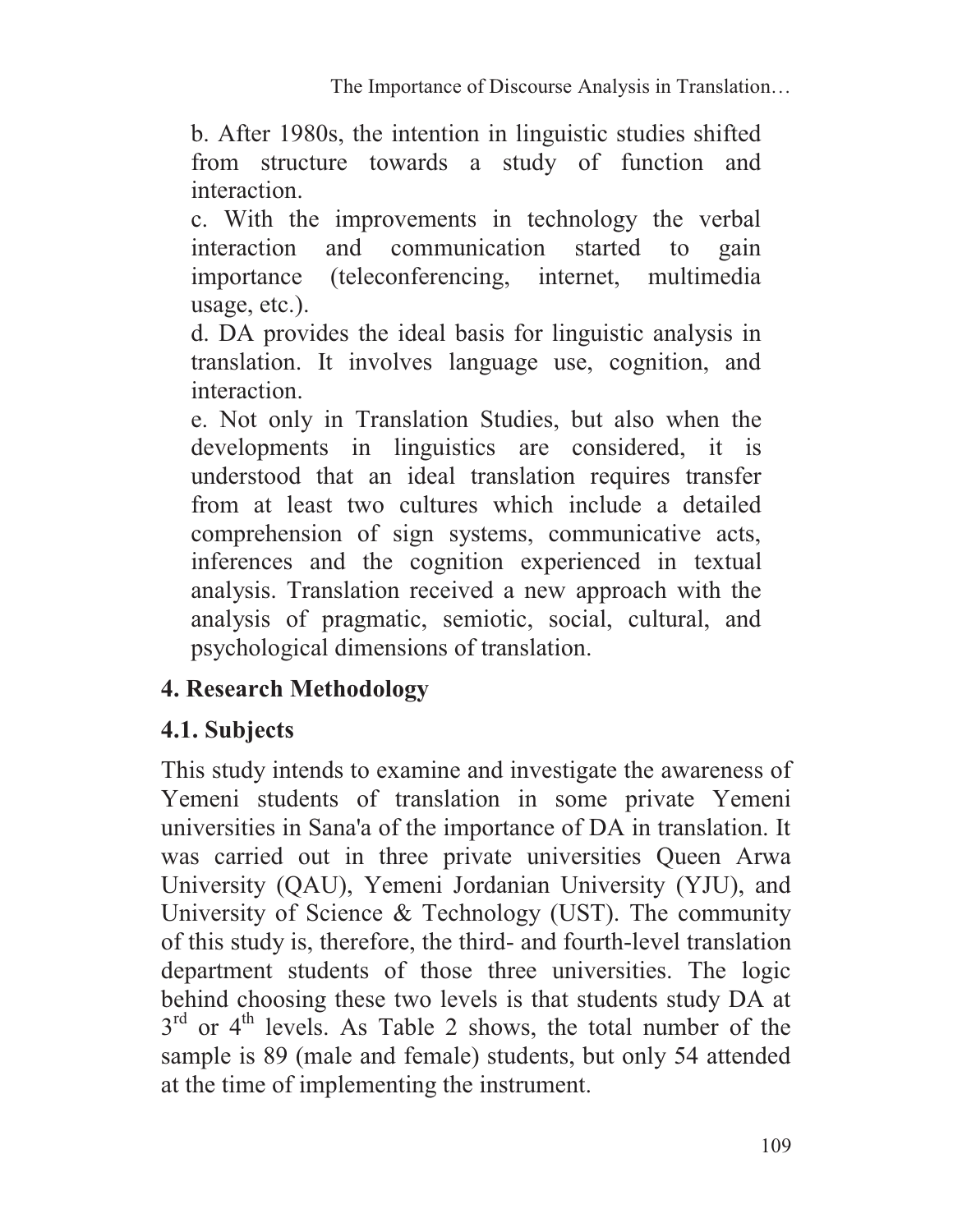| No. | University                            | Level        | Total number of<br>the students | Attendants |
|-----|---------------------------------------|--------------|---------------------------------|------------|
| 1.  | Queen Arwa                            | Third level  | 8                               |            |
|     | (QAU)                                 | Fourth level | 30                              | 22         |
|     | Yemeni                                | Third level  | 15                              |            |
| 2.  | Jordanian (YJU)                       | Fourth level | 28                              | 15         |
| 3.  | Science<br>and<br>Technology<br>(UST) | Fourth level | 8                               | 6          |
|     | Total number of students              |              | 89                              | 54         |

Table 2: The total number of subjects

## **4.2. Study Instrument**

The instrument which was implemented to conduct this study was a questionnaire. Questionnaires are popular means of collecting data with closed- and/or open-ended items. Their popularity is due to the fact that "they are easy to construct, extremely versatile, and uniquely capable of gathering a large amount of information quickly in a form that is readily processable" (Dörnyei 2003: 1). The layout of the questionnaire comprises 11 items related to most aspects of the study (see the Appendix). It contains two parts; each part involves close-ended questions which provide five degrees of agreement and disagreement. The first part is concerned with the importance of DA in English-Arabic translation and it includes 6 statements. The second part focuses on DA problems and difficulties that face translation students; it involves 5 statements. The questionnaire includes a five-point Likert scale of agreement, "Strongly Disagree", "Disagree", "Uncertain", "Agree" and "Strongly Agree". Moreover, an open-ended question was added at the end for students to add any other comments on the topic.

# **4.3. Procedures**

At the initial stages, the questionnaire was designed, revised and validated. After that, the responses of the questionnaires were quantified by assessing the numerical value to each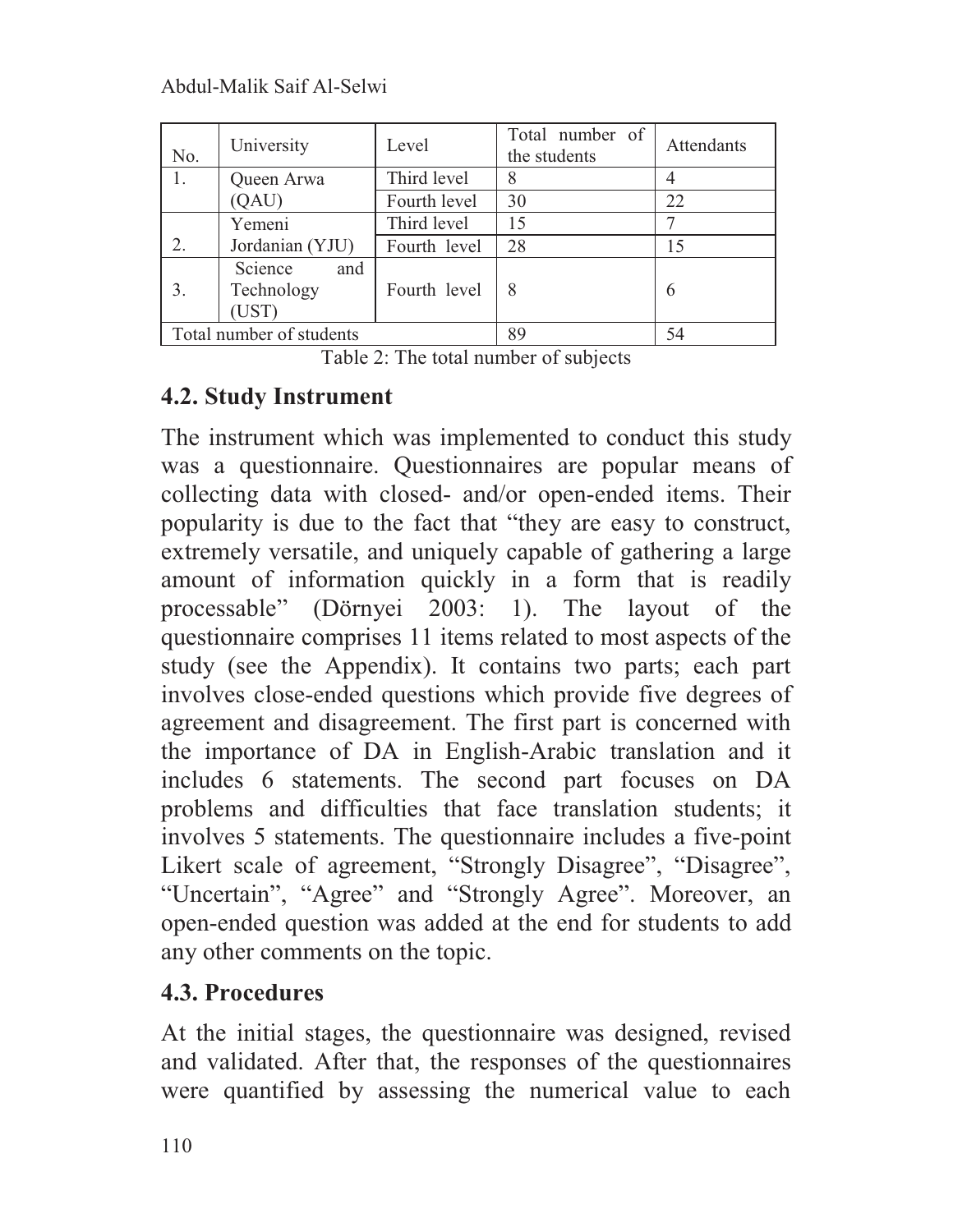category of the Likert-type scale which is used to measure the students' attitudes towards something. Each level was attributed a number from 1 (Strongly Disagree) to 5 (Strongly Agree), respectively, to make it easy for both students in the administration stage and the researcher in the data analysis stage. The subjects were asked to circle a number (only one) that they consider most appropriate under those five levels of agreement. In the administration stage, the questionnaire was conducted among the students in some Yemeni universities in Sana'a which are QAU, YJU, and UST. Numerically, the samples of this study were 54 students (male and female) from those three universities who attended at the time of conducting the questionnaire. All of them were from the third and fourth levels. The questionnaire was administered during the second semester of the academic year 2017-2018. The researcher guided the respondents both in English and Arabic, to make it easy for them to comprehend completely the items and any difficult words.

# **4.5. Methods of Data Analysis**

 Both the quantitative and qualitative methods were used in the present study. The analysis of the quantitative data was conducted by employing descriptive statistics and by using appropriate statistical tools. In other words, the quantitative information was collated, tabulated and percentage analysis was carried out by using appropriate software statistical package for windows, i.e. Statistical Package for the Social Sciences (IBM SPSS Statistics 23, 2015). The frequency, percentage, mean and standard deviation were found for each item.

On the other hand, with qualitative information, the researcher has adopted a general inductive approach for qualitative data analysis to analyse the transcriptions of the qualitative question for major and important emerging themes.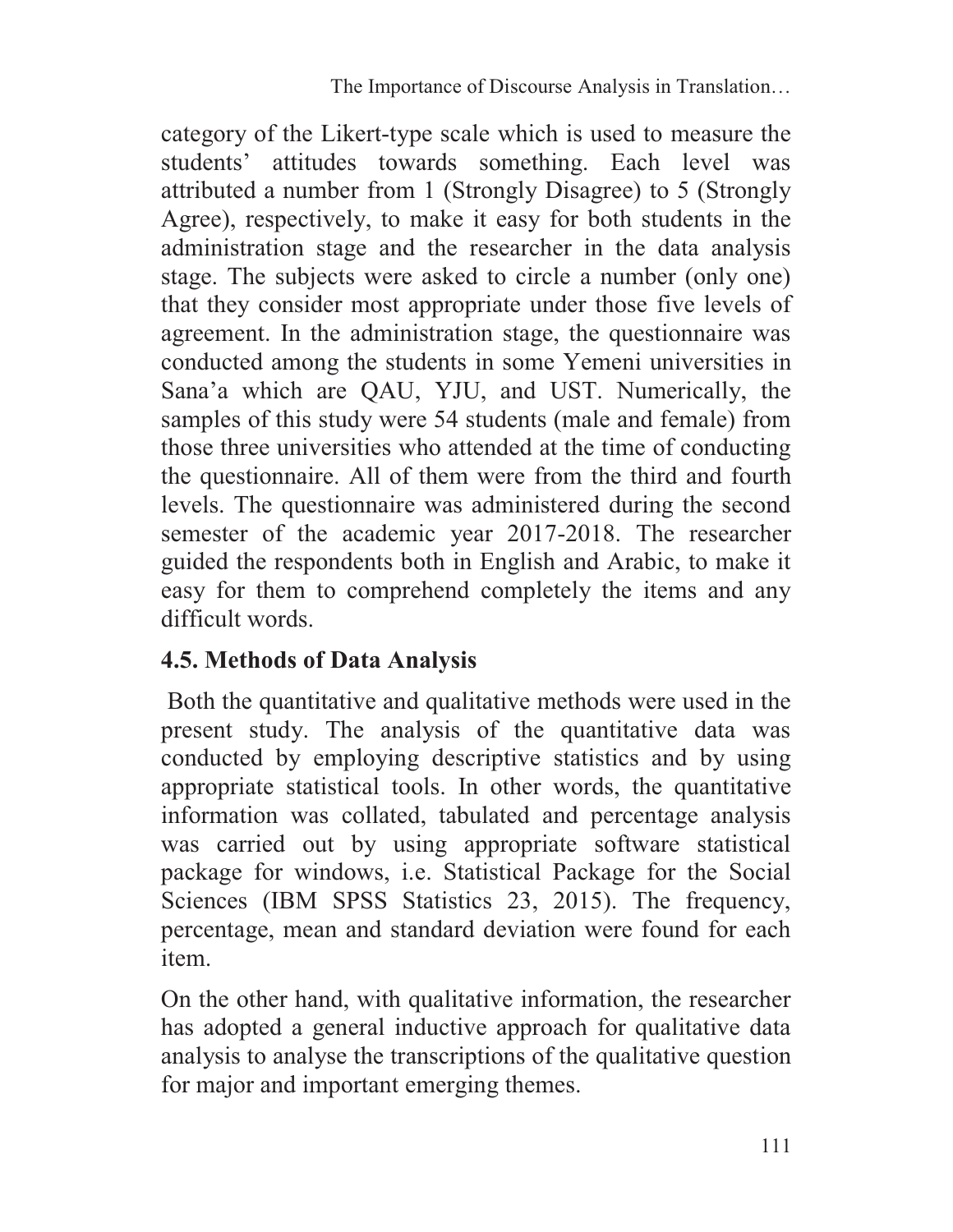## **5. Results and Discussion**

#### **5.1 Quantitative Data**

| No.            | Item                                                                                            | Strongly<br>Disagree |               | Disagree       |               | Uncertain    |               | Agree       |               | Strongly<br>Agree |               | Mean   | Std.      |
|----------------|-------------------------------------------------------------------------------------------------|----------------------|---------------|----------------|---------------|--------------|---------------|-------------|---------------|-------------------|---------------|--------|-----------|
|                |                                                                                                 | N                    | $\frac{0}{0}$ | N              | $\frac{0}{0}$ | $\mathbf N$  | $\frac{0}{0}$ | $\mathbf N$ | $\frac{0}{0}$ | N                 | $\frac{0}{0}$ | Score* | Deviation |
| $\mathbf{1}$   | DA is an<br>important part<br>of translation<br>process.                                        | $\theta$             | $\theta$      | $\theta$       | $\theta$      | $\mathbf{1}$ | 1.9           | 14          | 25.9          | 39                | 72.2          | 4.7    | .500      |
| 2              | DA plays a<br>vital and active<br>role<br>in translation.                                       | $\theta$             | $\theta$      | $\overline{4}$ | 7.4           | 6            | 11.1          | 23          | 42.6          | 21                | 38.9          | 4.12   | .891      |
| 3              | Without<br>understanding<br>DA,<br>you are unable<br>to present<br>professional<br>translation. | $\theta$             | $\theta$      | $\overline{4}$ | 7.4           | 8            | 14.8          | 20          | 37.0          | 22                | 40.7          | 4.11   | .925      |
| $\overline{4}$ | DA helps you<br>to convey the<br>intended<br>message of the<br><b>ST</b><br>properly.           | $\theta$             | $\theta$      | 3              | 5.6           | 9            | 16.7          | 25          | 46.3          | 17                | 31.5          | 4.03   | .846      |
| 5              | DA helps you<br>to produce a<br>good translation                                                | $\Omega$             | $\Omega$      | 5              | 9.3           | 7            | 13.0          | 18          | 33.3          | 24                | 44.4          | 4.12   | .972      |
| 6              | DA has an<br>important role<br>for educating<br>you to handle<br>the<br>text easily.            | $\theta$             | $\theta$      | 3              | 5.6           | 5            | 9.3           | 20          | 37.0          | 26                | 48.1          | 4.27   | .856      |

# **5.1.1 The importance of DA in English-Arabic Translation**

Table 3: The descriptive statistics of frequencies and percentages with mean scores and std. deviation per item of part one: The importance of DA in English - Arabic translation

\*Mean category:  $1-1.80$  = Strongly Disagree;  $1.81-2.60$  = Disagree;  $2.61 3.40 =$  Uncertain;  $3.41 - 4.20 =$  Agree;  $4.21 - 5 =$  Strongly Agree

As shown in Table 3, 72.2% (39) and 25.9% (14) of the participants strongly agreed and agreed that DA is an important part of the translation process with the highest mean score of 4.7 and std. deviation .500. From this response, we infer that most of the participants are fully aware of the significance of DA in translation and how it composes a key part and step in the translation process. They also strongly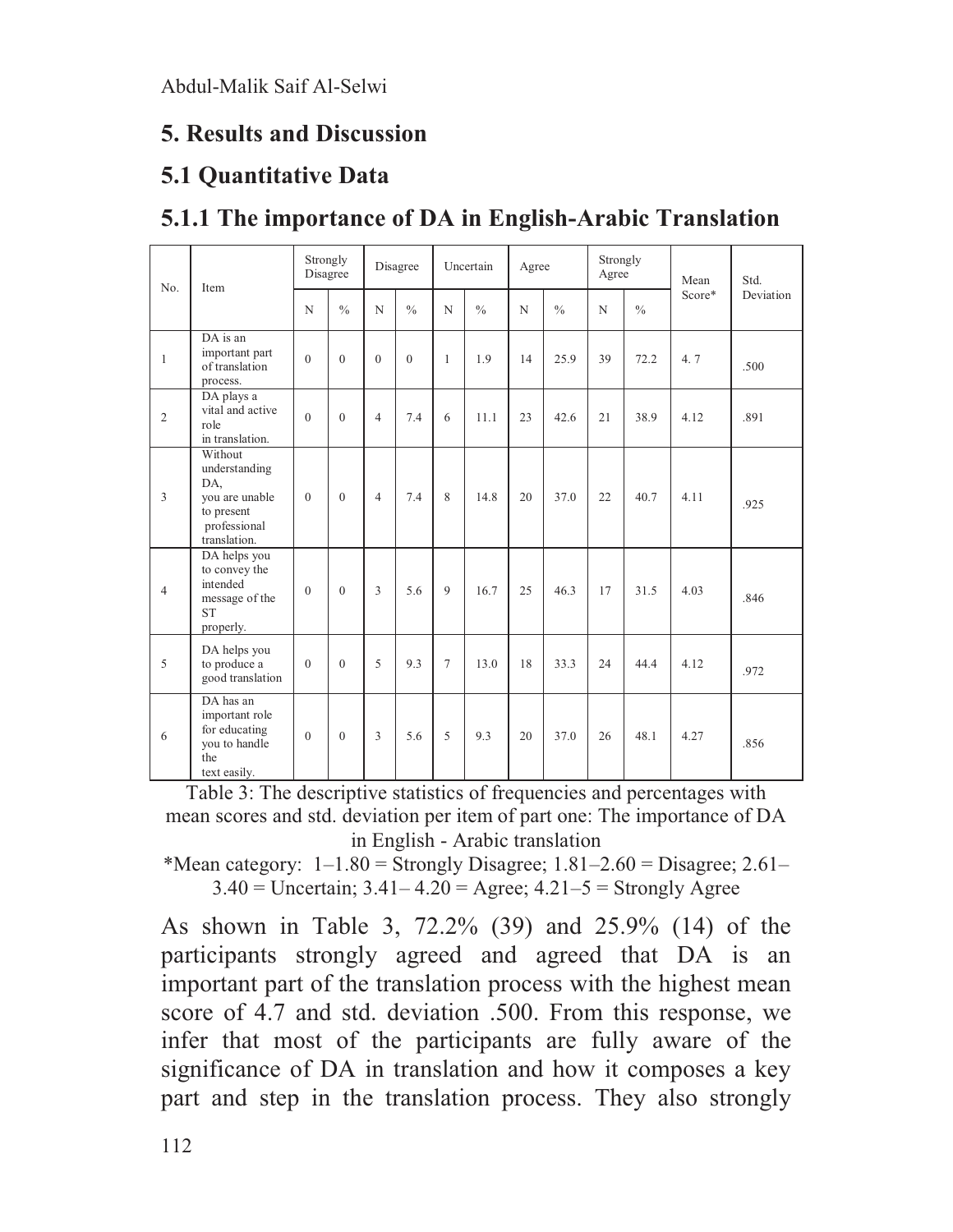agreed and agreed that DA plays a vital and active role in translation (item 2) with  $38.9 \%$  and  $42.6%$  (21 and 23, respectively). This also emphasises the central role of DA in translation from their perspectives, and the high level of awareness of the students on the effective role of DA in translation. This refers to their strong belief and awareness of the role of DA in translation. Moreover, we notice from the responses of the students to the third statement that they strongly agreed and agreed that without an understanding of DA, they are unable to present professional translation with the percentage of 40.7% and 37% respectively. This result implies the domination of the understanding of DA which enables them to translate professionally. The responses of the students to the fourth statement were also strongly agree and agree (with the percentage of 31.5 and 46.3, respectively) and mean score 4.03 and std. deviation .846. This means that the majority of the participants believe that DA helps them to convey the intended message of the ST properly. Only 9 (16.7%) students are uncertain. We also notice that the participants again strongly agreed and agreed that DA helps them in producing a good translation (the fifth statement) with a percentage of 77.7 and a mean score of 4.12. This emphasises the effectiveness of DA in producing good and worthy translations from their perspectives, so the participants have an orientation of the role of DA in the translation process. However, 7 (13%) were not sure and 5 (9.3%) disagreed. Finally, the dominant response of the participants to the last item of the first part of the questionnaire was strongly agree, with the percentage of  $48.1$   $(26)$ , and  $37$   $(20)$  of the participants also agreed that DA has an important role in educating them to handle the text easily. The mean of this statement is 4.27. This reveals the importance of DA as a tool for educating them and how it serves them during the translation process.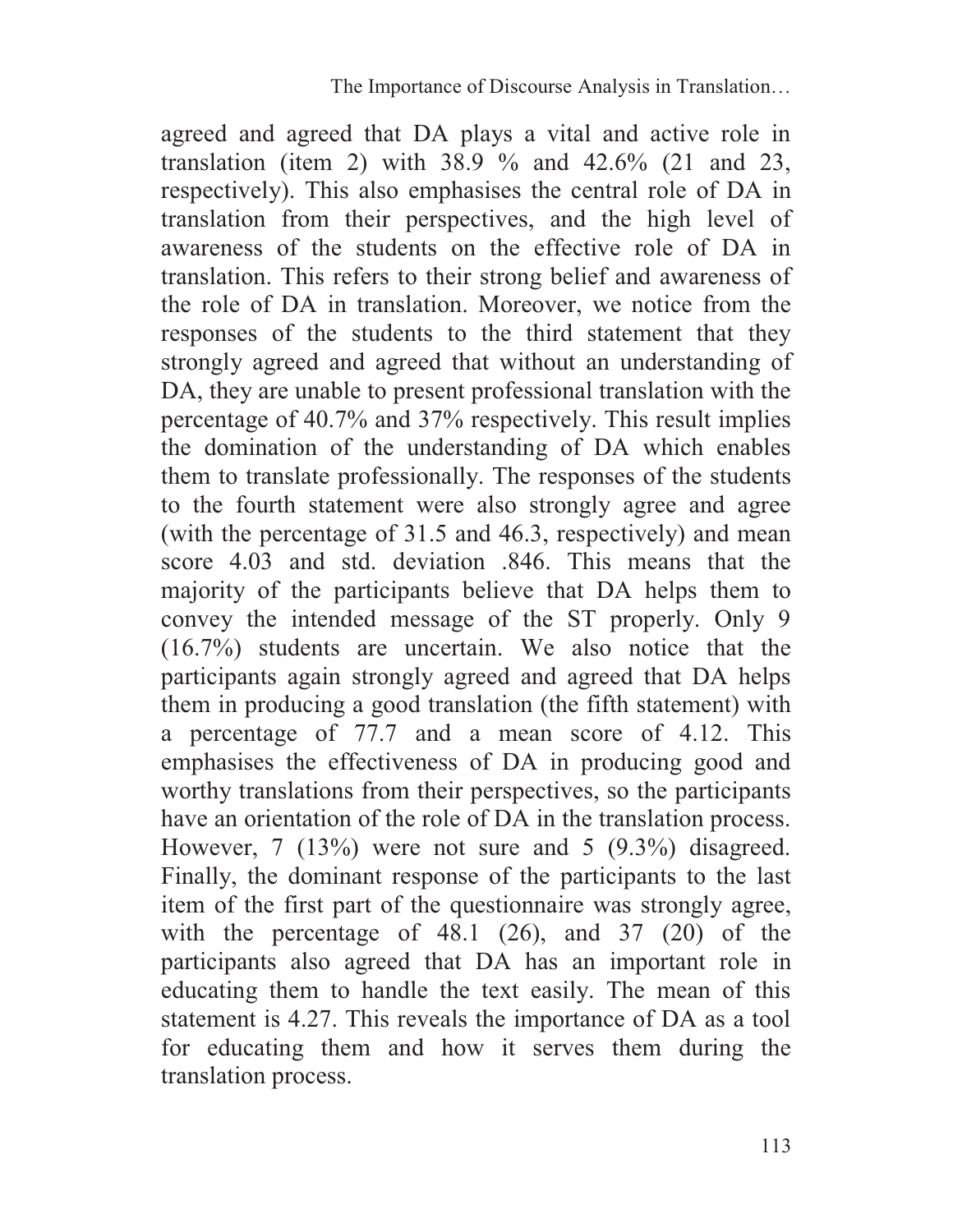Figure 1 shows the mean scores of the first 6 items of the questionnaire.





#### **5.1.2. DA Problems and Difficulties**

| No.<br>Item | Strongly<br>Disagree<br>Disagree                                                                              |               | Uncertain   |                | Agree |                | Strongly<br>Agree |               | Mean | Std.          |        |                  |       |
|-------------|---------------------------------------------------------------------------------------------------------------|---------------|-------------|----------------|-------|----------------|-------------------|---------------|------|---------------|--------|------------------|-------|
|             | N                                                                                                             | $\frac{0}{0}$ | $\mathbf N$ | $\frac{0}{0}$  | N     | $\frac{0}{0}$  | N                 | $\frac{0}{0}$ | N    | $\frac{0}{0}$ | Score* | <b>Deviation</b> |       |
| 7           | Your<br>unawareness<br>of DA is<br>the exact<br>problem and<br>difficulty<br>faced by you.                    | $\theta$      | $\theta$    | 3              | 5.6   | $\tau$         | 13.0              | 18            | 33.3 | 26            | 48.1   | 4.24             | .949  |
| 8           | Lack of DA<br>practice is<br>one of<br>your<br>problems.                                                      | $\theta$      | $\theta$    | 7              | 13.0  | $\mathbf{1}$   | 1.9               | 27            | 50.0 | 19            | 35.2   | 4.07             | 1.093 |
| 9           | Current<br>educational<br>environment<br>of learning<br>DA<br>is not<br>conducive.                            | 1             | 1.9         | 11             | 20.4  | 10             | 18.5              | 21            | 38.9 | 11            | 20.4   | 3.55             | 1.086 |
| 10          | Lexical and<br>grammatical<br>cohesions are<br>also problems<br>facing you.                                   | $\mathbf{1}$  | 1.9         | $\overline{7}$ | 13.0  | $\overline{2}$ | 3.7               | 20            | 37.0 | 24            | 44.4   | 4.09             | 1.073 |
| 11          | The process<br>of translation<br>inherent<br>is<br>to the process<br>of<br>DA which<br>enables you<br>to deal | $\mathbf{1}$  | 1.9         | 5              | 9.3   | 10             | 18.5              | 16            | 29.6 | 22            | 40.7   | 3.98             | .477  |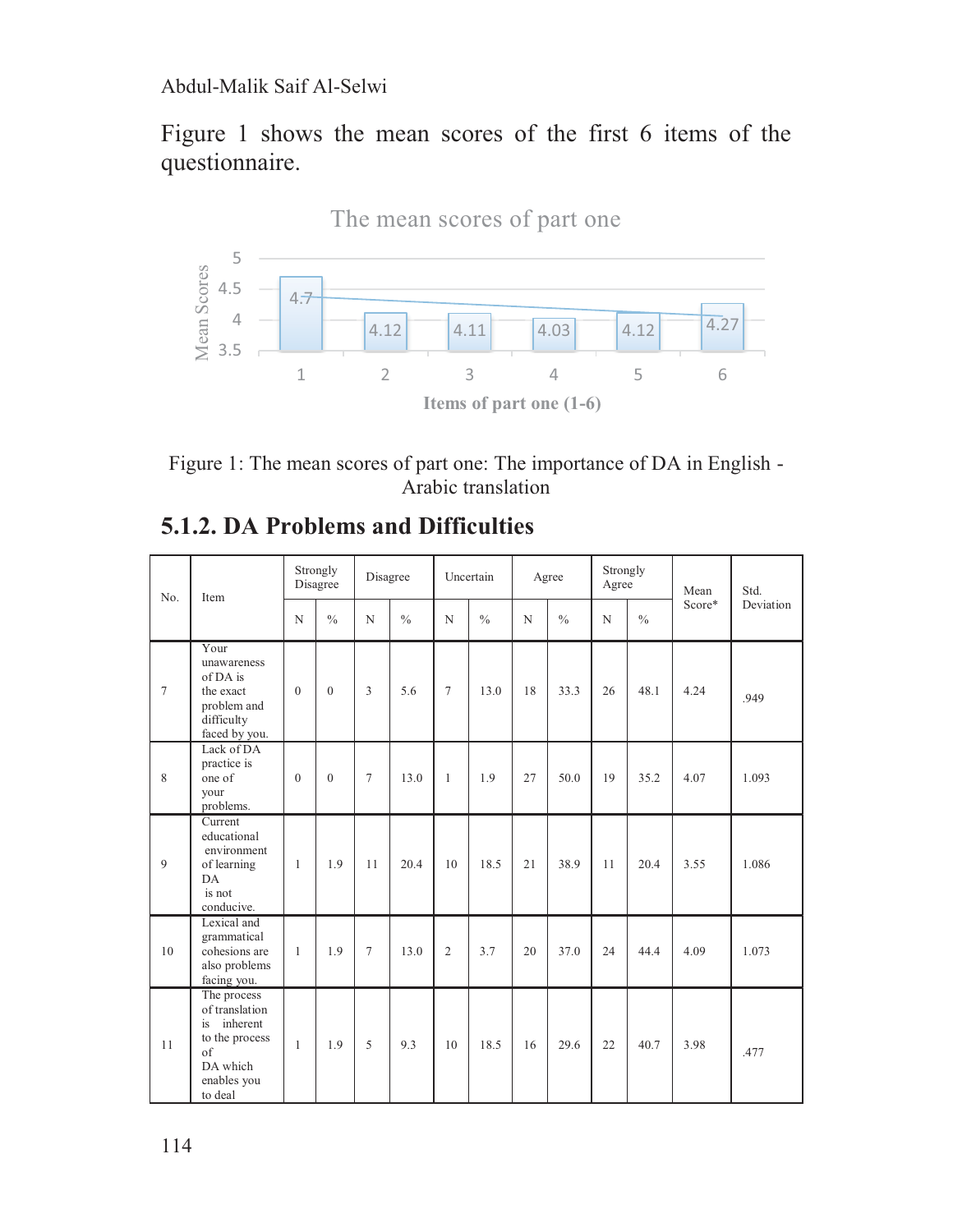The Importance of Discourse Analysis in Translation…

| with the unity<br>of any text. |  |  |  |  |  |  |
|--------------------------------|--|--|--|--|--|--|
|                                |  |  |  |  |  |  |

Table 4: The descriptive statistics of frequencies and percentages with mean scores std. deviation per item of part two: DA problems and difficulties face translation students

\*Mean category:  $1-1.80$  = Strongly Disagree;  $1.81-2.60$  = Disagree;  $2.61 3.40 =$  Uncertain;  $3.41 - 4.20 =$  Agree;  $4.21 - 5 =$  Strongly Agree

It is noticed from Table 4 (reproduced overleaf) that 26 (48.1%) of participants strongly agreed that the lack of awareness of DA is one of the problems and difficulties that undermine their translation skills, with a mean score 4.24 4.30. Besides, 33.3 % (18) also agreed on that. This result reveals that students are aware of the exact problem and difficulty that face them which is their lack of awareness of DA. Moreover, 85% (46) of the total number of the participants strongly agreed and agreed that the lack of DA practice is one of their problems during translation (item 8). Moreover, 20.4% (11) students have strongly agreed and 38.9 % (21) have agreed that the current environment of learning DA is not conducive (the ninth item) with the lowest mean score of 3.55. This result may be because of students' own experience and it reveals, from their perspective, the role of the educational environment in learning DA. However, 11 (20.4%) of the participants disagreed and 10 (18.5%) were not sure. The other problems which face students are related to lexical and grammatical cohesion. As shown in the above table, 81.4% (44) of the students strongly agreed and agreed on that with a mean score of 4.09. This denotes that they have totally agreed that lexical and grammatical cohesion provides students with very important aspects in the text and lacking information about it is considered a real problem. However, 7 (13.0%) of them disagreed. Finally, the responses of the participants regarding the interlink between the processes of translation and DA that contributes to increasing the ability of students to deal with the unity of text show that they strongly agreed and agreed on that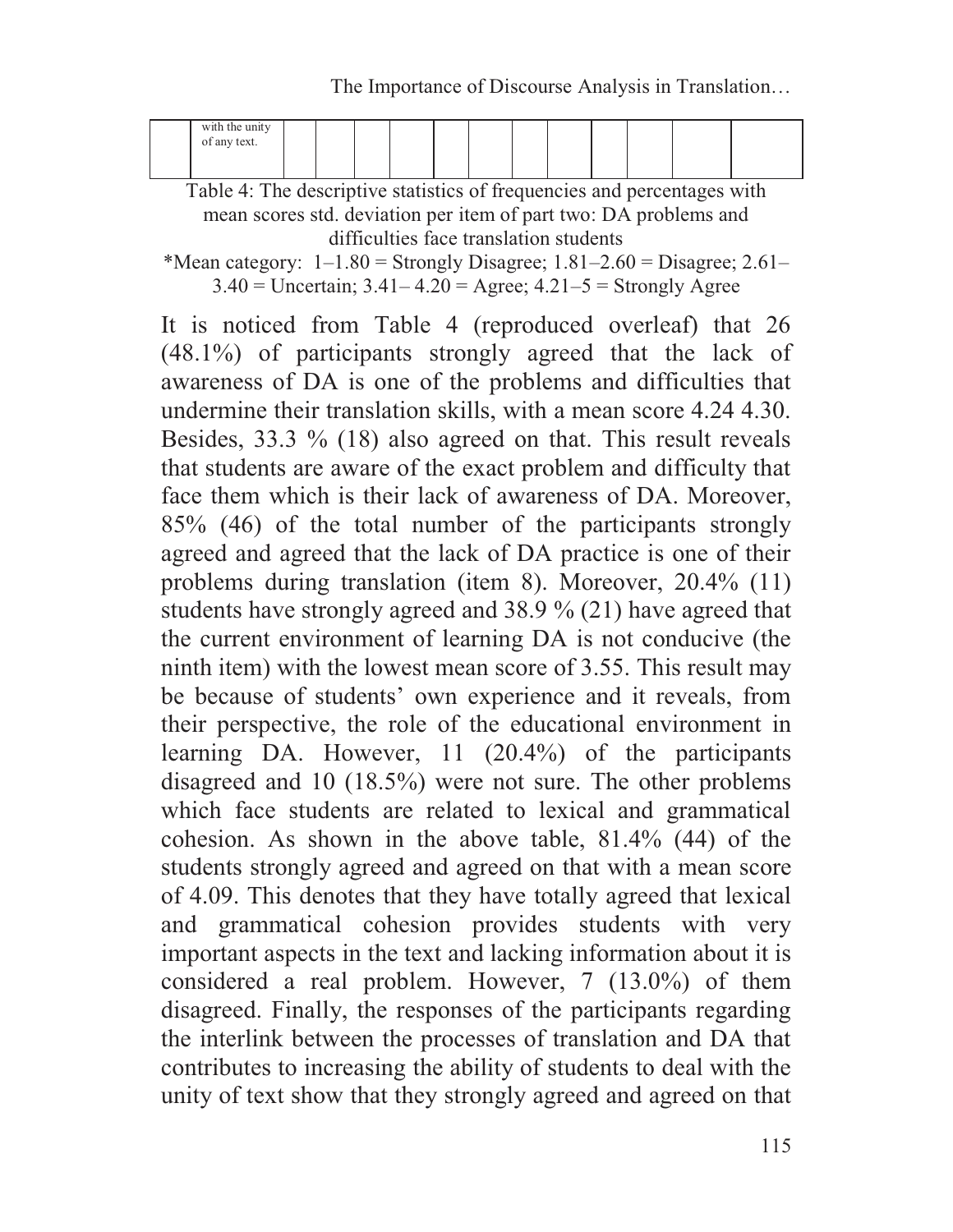interlink with the percentage of 40.7 and 29.6, respectively. However,18.5% (10) of them are uncertain.

Figure 2 shows the mean scores of the last 5 items of the questionnaire.



Figure 2: The mean scores of part 2: DA problems and difficulties face translation students

To sum up, the obtained quantitative results and data reveal that translation students at Yemeni targeted universities are aware of the significance and importance of DA in translation from English into Arabic. They have an adequate orientation of the importance of DA in translation. They have adequate awareness of the importance of this course to handle translation smoothly and effectively. This denotes that they are aware of the role of DA in the translation process and in the analysis of the text before they translate it. Furthermore, translation students have an orientation of some important potential DA problems and difficulties which face them. They are aware of the problems that emerge during the translation process regarding DA. This enhances their knowledge of such important problems and helps them to overcome these problems. The knowledge of problems associated with DA in the translation process helps them to handle the text and produce a sound translation.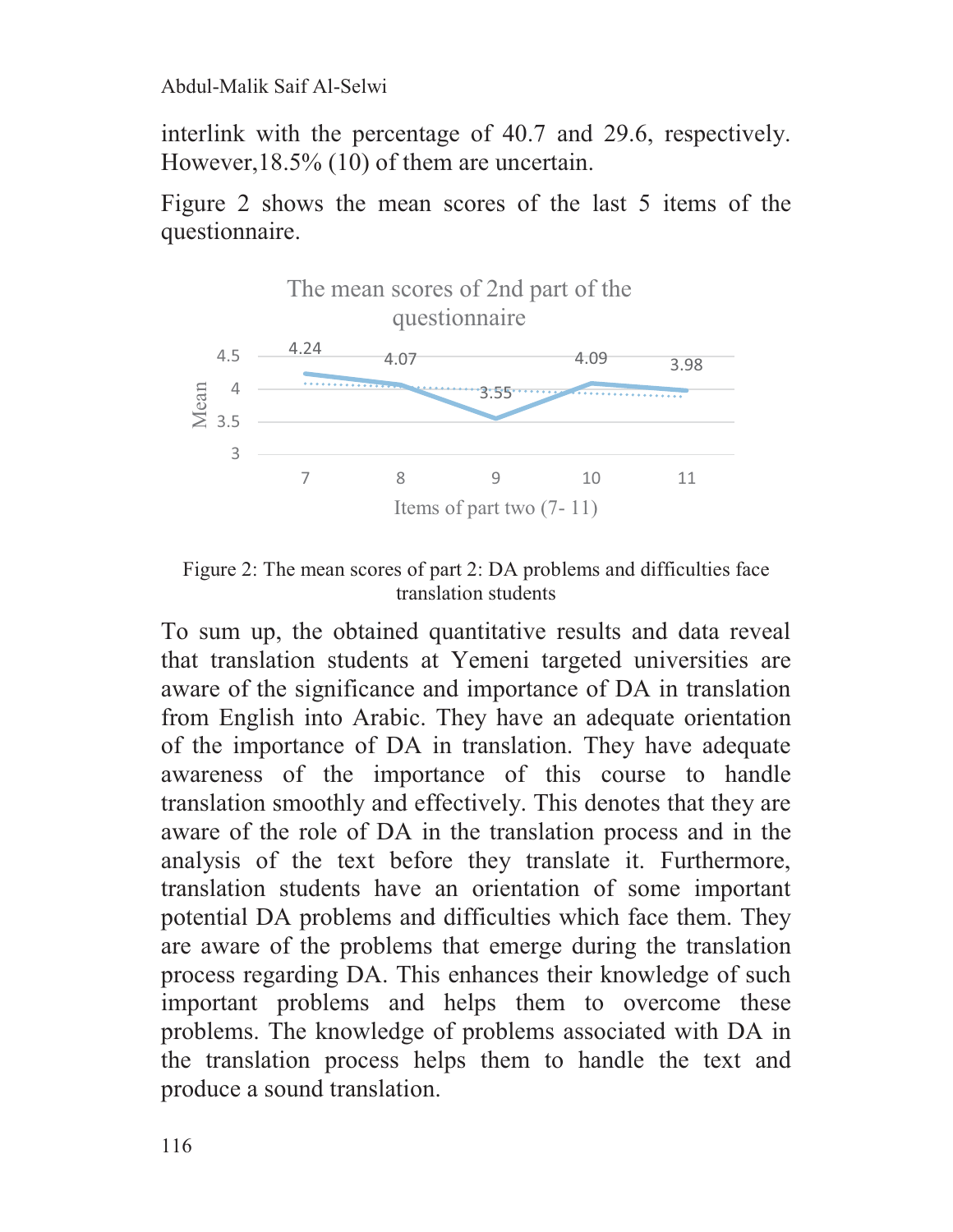## **5.2. Qualitative Data**

At the end of the questionnaire, students were asked to write any further comments related to the importance of DA to translation and the relationship between both. Some comments have been obtained. Eight students wrote comments. As Table 5 shows (Produced overleaf), the students' comments mostly focus on the significance of DA in translation, with only two comments about the educational environment of teaching and learning DA.

| DA Significance                             | <b>DA Educational Environment</b> |
|---------------------------------------------|-----------------------------------|
| S1- " To transfer the message correctly     | S3-" DA need (sic.)competent      |
| while you are translating you have to       | professor to teach thus(sic)      |
| know the strategies of DA (first) and       | subject and willing students to   |
| properly."                                  | comprehend".                      |
| S2-"DA helps translators to translate the   | S5- "it's (sic.) necessary to     |
| text (coherent) and help them<br>to         | students<br>provide<br>with       |
| understand what is in the text."            | professional Doctor and proper    |
|                                             | environment for teaching DA,      |
|                                             | because with this (sic) students  |
|                                             | will be able to understand DA".   |
| S4-" DA is very important for students."    |                                   |
| S6- "DA is a very important subject and     |                                   |
| students need this subject to be able to    |                                   |
| translate smoothly".                        |                                   |
| S7- "DA is very important to translate      |                                   |
| the text in a good way and make it          |                                   |
| understandable for the reader. This will    |                                   |
| him/her to understand<br>enable<br>the      |                                   |
| intention of the text. And it should be     |                                   |
| one of the most important subject (sic.) is |                                   |
| taught (sic.) for students".                |                                   |
| S8 - "without enough knowledge and          |                                   |
| background of DA, translators will not      |                                   |
| able (sic.) to translate correctly. Every   |                                   |
| translator should have enough awareness     |                                   |
| of DA to be able to understand the text     |                                   |
| and present good and exact translation".    |                                   |

Table 5: The students' responses to the open-ended question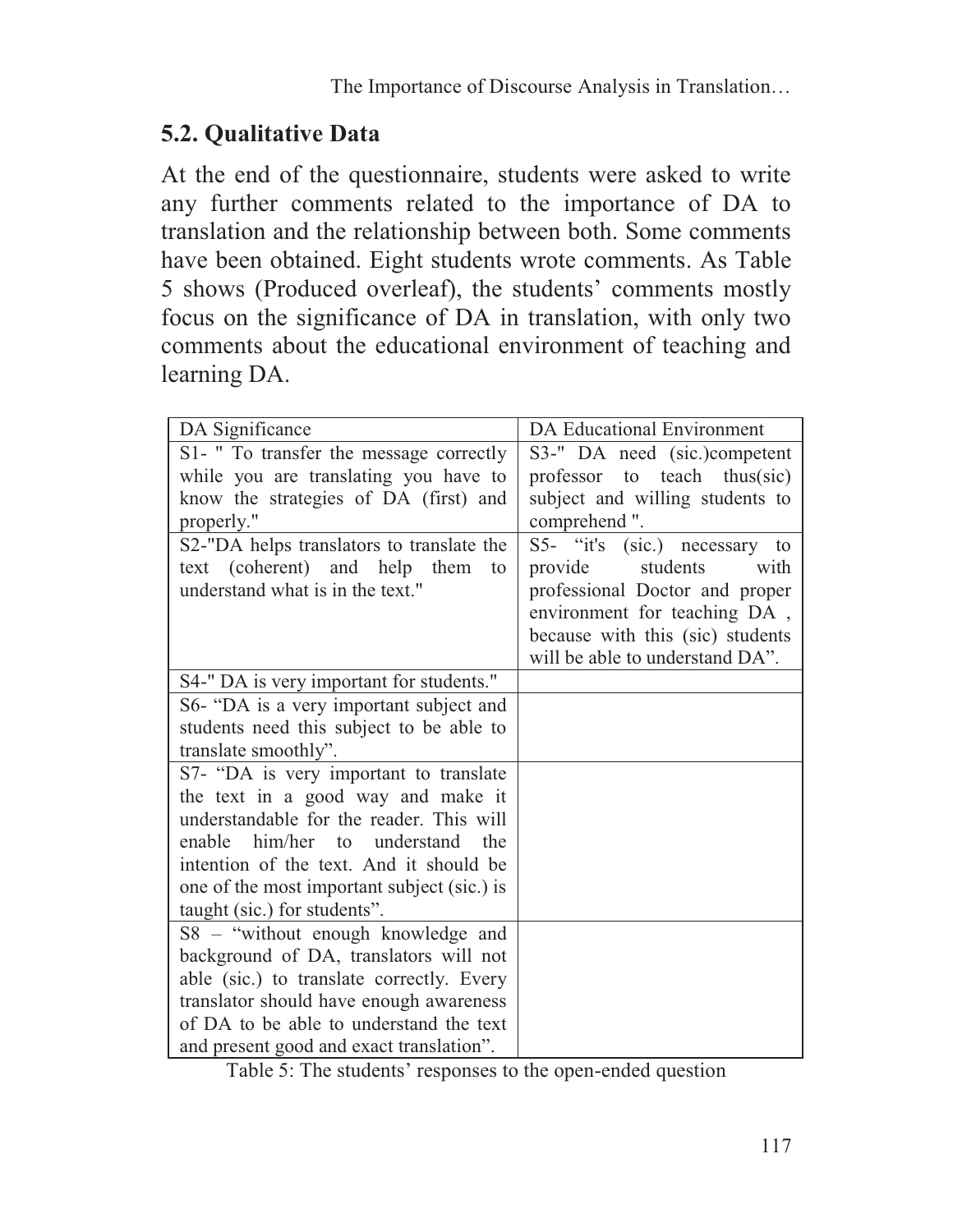Generally, if we look at all the above comments, we find similar perspectives regarding students' understanding of DA significance. Students are focusing on the importance of DA in translation and how it helps them to translate properly. Besides, two of the students ask for a good and fruitful environment for teaching and learning DA. Their comments reveal that all of them talk about one main point, i.e. DA's outstanding position, and this reflects their awareness of DA and how it is a very important course for translation. We can also infer from their comments that they face some problems during their study e.g. they do not have a conducive environment, appropriate teaching atmosphere, and/or qualified instructors. The factors are essential and may arise as difficulties facing them.

## **6. Conclusion and Recommendations**

In this study, we tried to investigate the awareness of Yemeni translation students of the importance of DA in translation. This study was conducted in three universities, QAU, JYU and UST, in Yemen. The quantitative and qualitative results reveal that translation students are aware of the significance of DA in translation from English into Arabic. They have adequate awareness of this important course in the English language syllabus to handle translation smoothly and effectively. In other words, they are aware of the integral role of DA in the translation process and how it is important to analyse and understand the text. DA enables students to deal with the aspects of text for both languages (Source Language (ST) and Target Language (TT)) and to handle the text efficiently. Furthermore, translation students have an orientation of the DA problems and difficulties which encounter. This enhances their knowledge of DA of the problems which are associated with DA in the translation process and helps them to handle the text and produce a sound translation.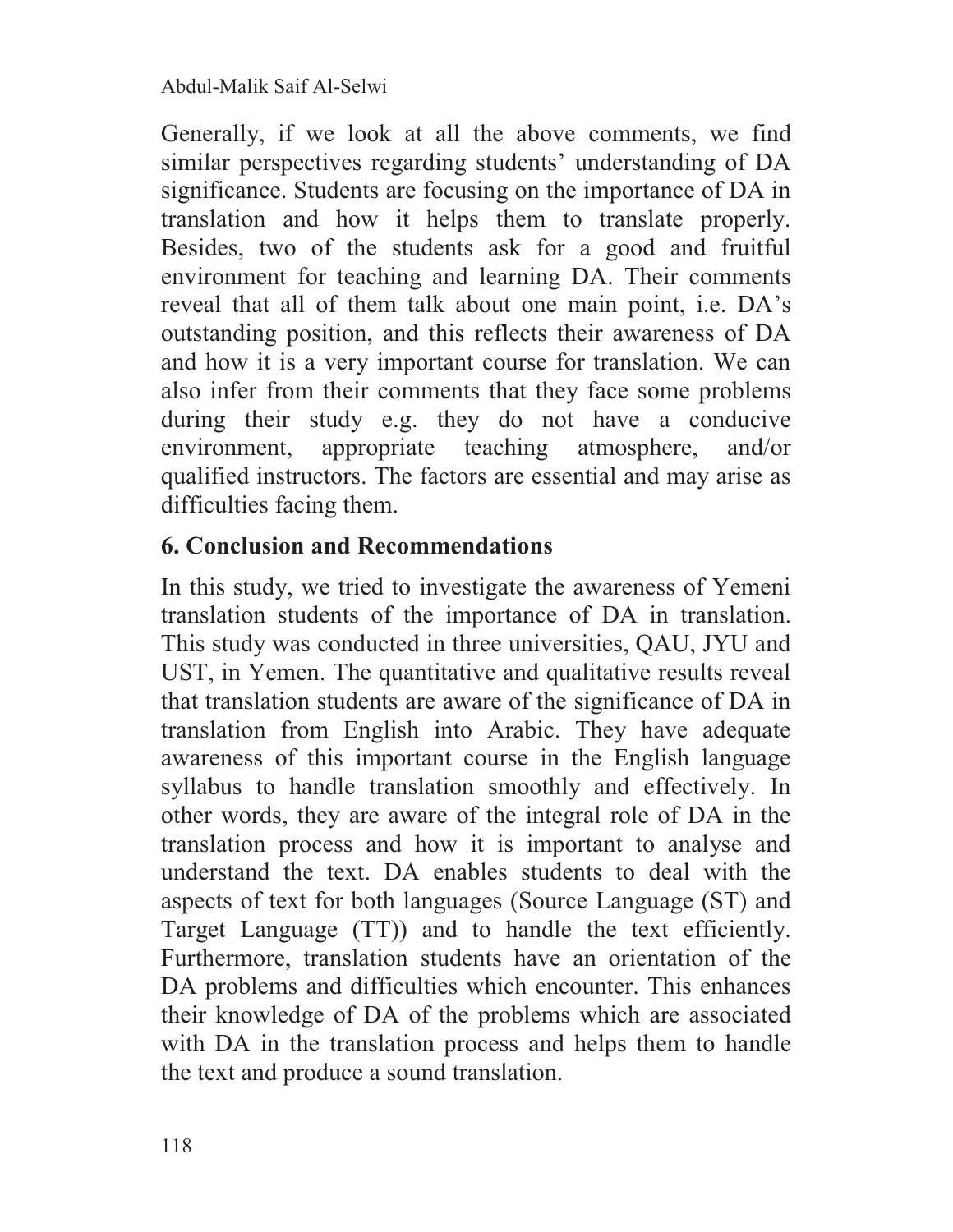In conclusion, it is relevant to present some recommendations to highlight the importance of DA in translation teaching and learning:

- 1. DA should be considered as an important course or an instrument for translation students.
- 2. DA should be taught in all Yemeni universities as a separate course.
- 3. DA course should be offered after relevant courses, such as Morphology, Syntax…etc.
- 4. Students need to learn how to deploy DA concepts in the analysis of texts and practice the process of translation.
- 5. Teachers should facilitate and encourage discussion and practical group activities during the teaching of  $DA - e.g.$ students should practice translation of texts and apply what they have studied in the DA course. This will help them to translate efficiently, understand the importance of DA in translation and the relationship between the parts of a text.
- 6. DA learning and teaching should be fruitful and conducive, by relating it to other fields of language study.
- 7. Professional translator training should include DA as an integral part.

Finally, further studies can be conducted on relevant topics to both DA and the translation process, for example how to deploy DA concepts in the analysis of texts, how Yemeni students practice the process of translation, Yemeni teachers' practices during the teaching of DA and designing training courses for professional translators which include DA.

# **References**

- ALVESSON, M. & KÄRREMAN, D. 2000. Varieties of Discourse: On the Study of Organizations through Discourse Analysis. *Human Relations*, 53(9): 1125-1149.
- BAHRAMI, A. 1999. *A Dictionary of Discourse Analysis*. New Delhi: Rahnama Publication.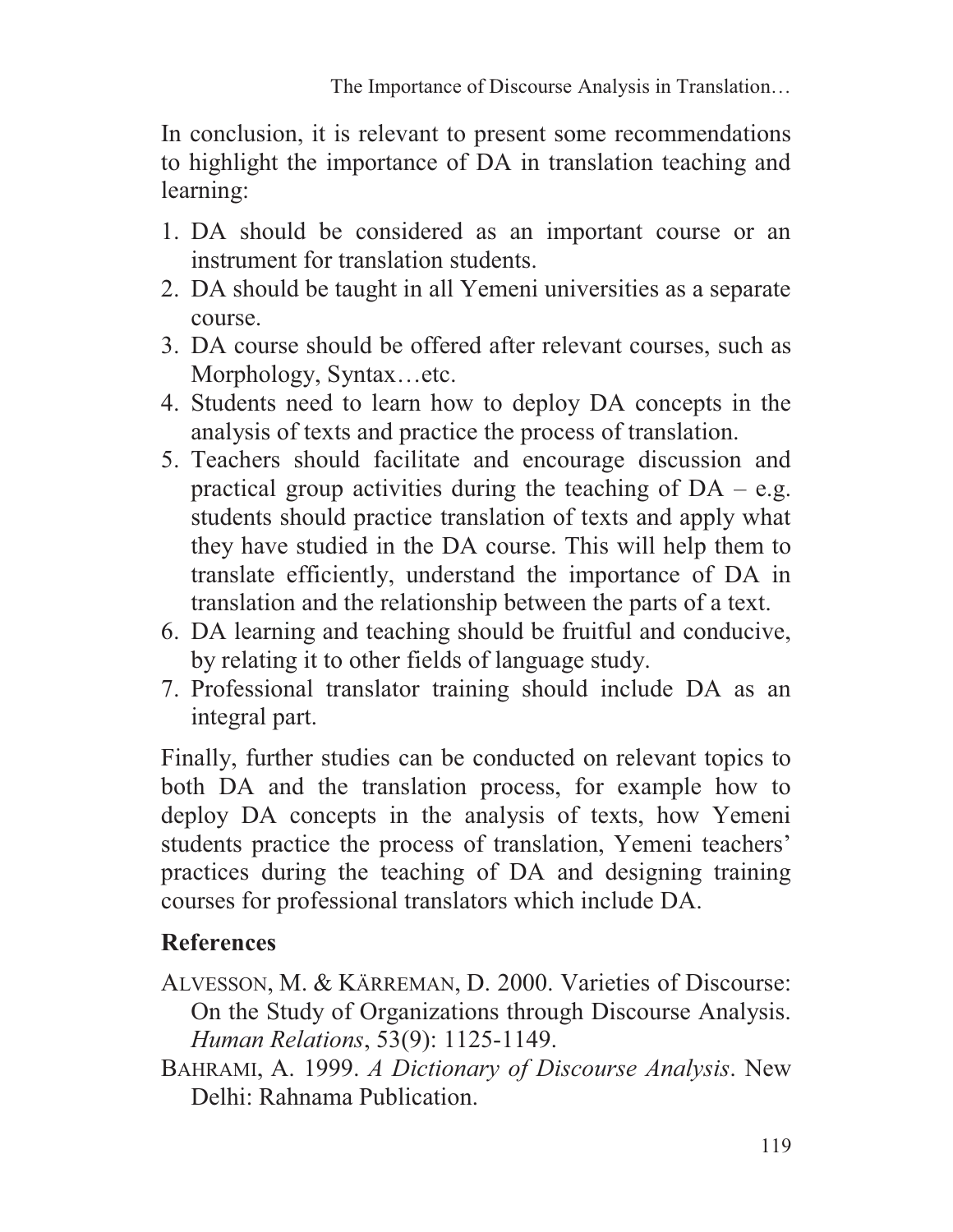- BROWN, T. A. 2006. *Confirmatory Factor Analysis for Applied Research*. New York: Guilford.
- CATFORD. J. C. 1978. *A Linguistic Theory of Translation*. London & New York: Oxford University Press.
- COOK, G. 2003. *Applied Linguistics*. Oxford: Oxford University Press.
- DÖRNYEI, Z. 2003. *Questionnaires in Second Language Research: Construction, Administration, and Processing*. Mahwah & New Jersey: Lawrence Erlbaum Associates Inc.
- FARAHANI. M. 2013. The Role of Discourse Analysis in Translation. *International Journal of Applied Linguistics & English Literature*, 2 (1). 112 -116.
- FOUCAULT, M. 1972*. The Archaeology of Knowledge and the Discourse on Language*. Translated by A. M. Sheridan Smith. New York: Pantheon.
- GUTHRIE, G. H. 2001. Discourse Analysis. In David Alan Black & David S. Dockery (eds.), *Interpreting the New Testament: Essays on Methods and Issues.*255-85). Nashville: Broadman and Holman Publishers.
- HALLIDAY, M.A.K. & HASSAN, R. 1978. *Cohesion in English*. London: Longman Group Ltd.
- HOLMES, J. S. 1972/2000. The Name and Nature of Translation Studies. In Venuti, Lawrence (ed.), *The Translation Studies Reader.* 172-185. London/New York: Routledge.
- HOUSE, J. 2015. *Translation Quality Assessment: Past and Present*. London: Routledge.
- KELLEY. N. 2016. A Brief Introduction to Discourse Analysis. Retrieved on May 21, 2018: https://kelleys4christ.files.wordpress.com/2010/09/a-briefintroduction-to-discourse-analysis.pdf.
- MARIA, L. (n.d). Textual Genres on Discourse Analysis and Translation Functionalism. Real Coelho y Álvaro Kasuaki Fujihara Universidade Federal do Paraná/ Lyon -2 y Universidade Federal do Paraná. 1 - 10.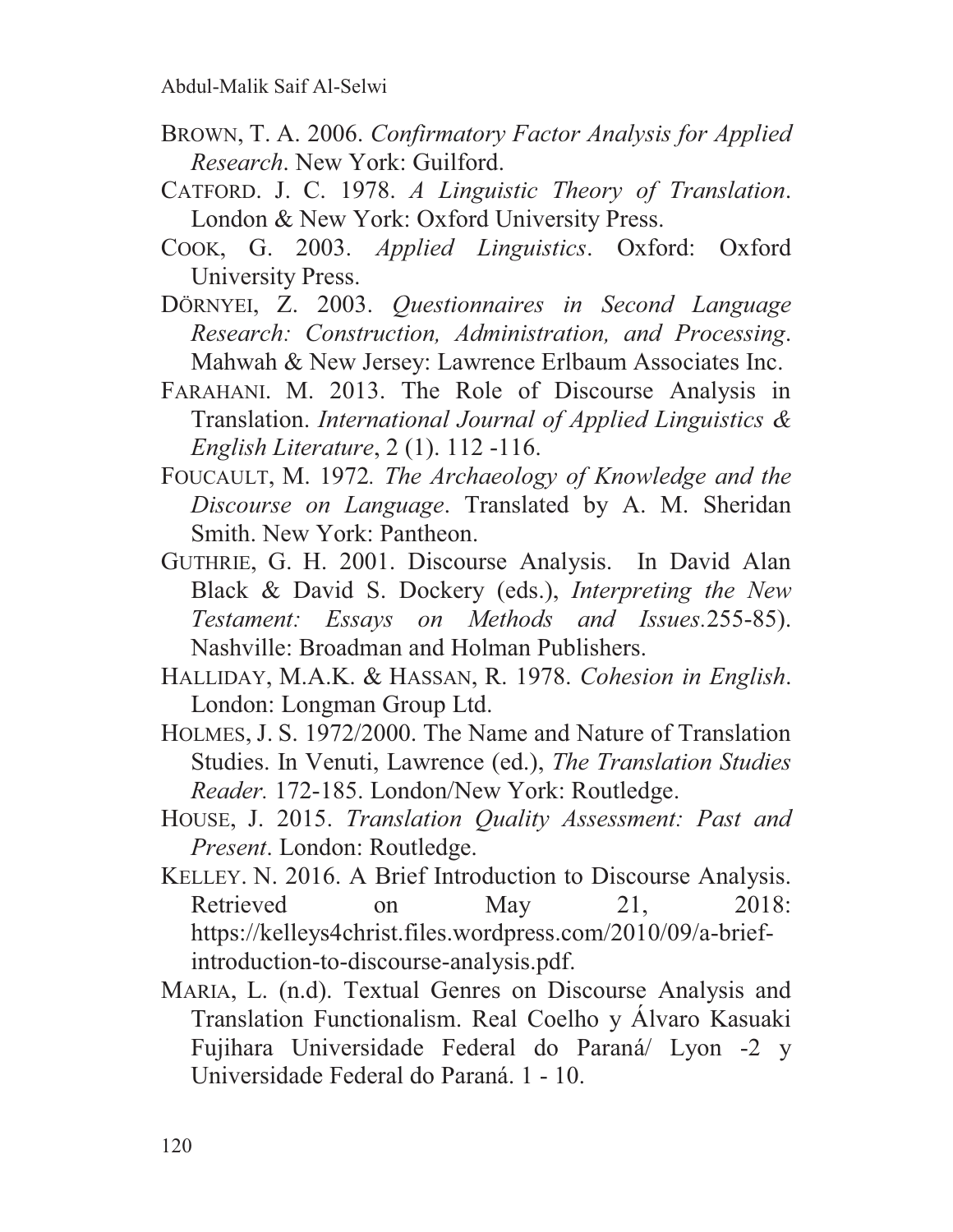- MERRIAM-WEBSTER. 2016. *The Merriam-Webster Dictionary* (New Edition). Springfield, MA: Merriam-Webster, Inc.
- MUNDAY. J. 2006. *Introducing Translation Studies*. Second Edition. New York: Taylor & Francis e-Library.
- NEWMARK, P. 1988. *A Textbook of Translation*. New York&London&Toronto: Prentice-Hall International.
- NEWMARK, P. 1982. *Approaches to Translation*. Oxford: Pergamon Press Ltd.
- NIDA, E. 1984. *On Translation*. Beijing: Translation Publishing Corp.
- PEARSALL, J. 1998. *The New Oxford Dictionary of English*. Oxford: Oxford University Press.
- PYM, A. 1992. *Translation and Text Transfer: An Essay on the Principles of Intercultural Communication*. Vienna: Peter Lang.
- RICHARDS, J. C., & SCHMIDT, R. 2002. *Longman Dictionary of Language Teaching & Applied Linguistics*. (Third Edition). London & New York &Toronto: Pearson Education Limited.
- ROBINSON, D. 1997. *Becoming a Translator: An Accelerated Course*. London: Routledge.
- ROBINSON, P. 1980. Contribution of Discourse Analysis to ESP and of Practitioners to Discourse Analysis. *Prospects*. 53-7.
- SALKIE, R. 1995. *Text and Discourse Analysis* (Introduction). London: Routledge.
- SAYFULDEEN. A. 2010. Discourse Analysis for Translation with Special Reference to the Consecutive Interpreter's Training. *Journal of the College of Arts* 51. 25- 40.
- SHAHSAVAR, Z. & NADERI, M. S. 2015. Investigating the Influence of Ideology on Translation: A Critical Discourse Analysis of 'A Tale of Two Cities' and its Persian Translations. *International Journal of English Language &*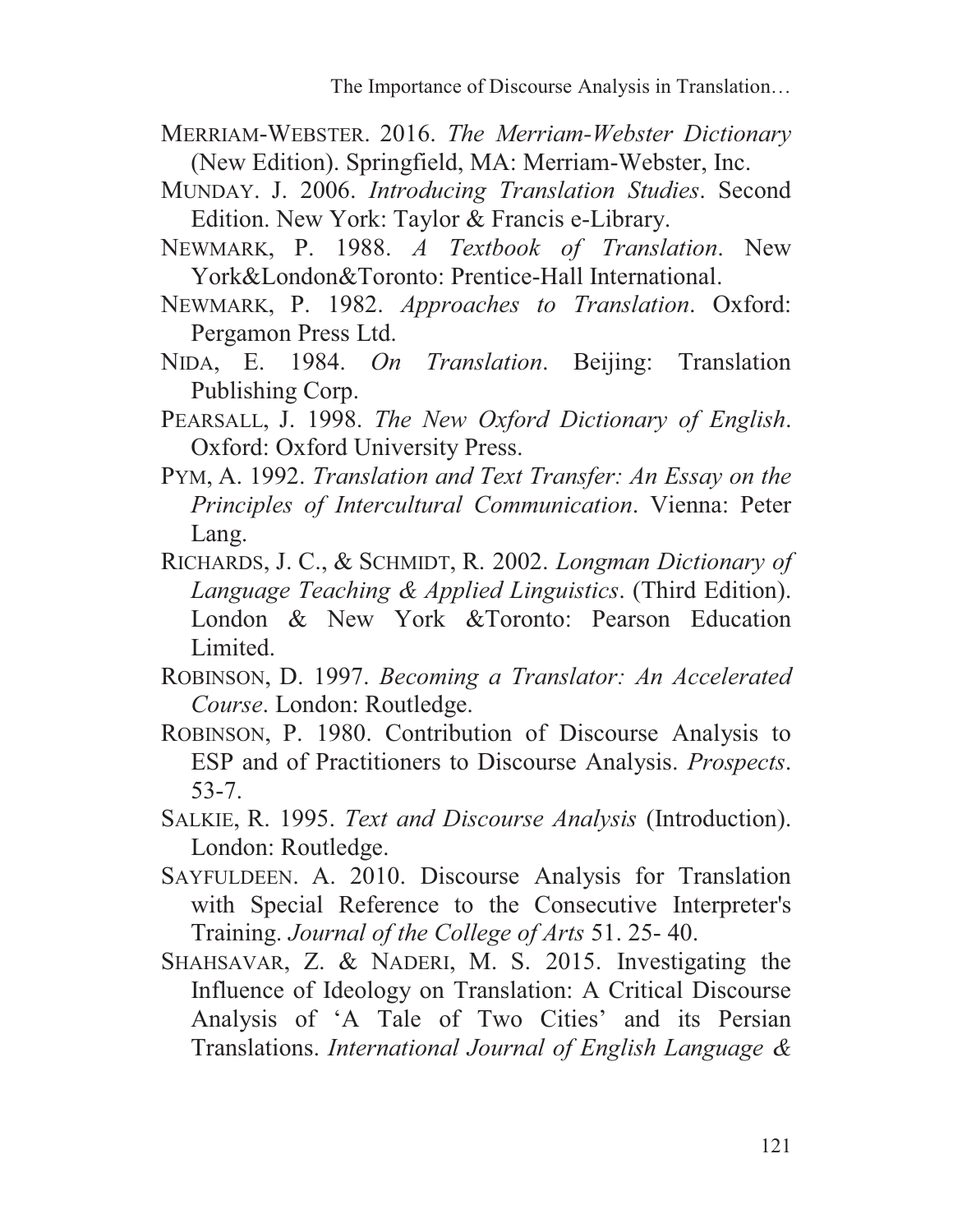*Translation Studies*, 3(1). 35-48. Retrieved on April 23, 2018: http://www.eltsjournal.org.

- SLEMBROUCK, SO. 2003. What is meant by Discourse Analysis? Retrieved on May 21, 2018: http://umsl.edu/~wilmarthp/mrpc-web-resources/discourseanalysis.pdf.
- TRACY, K., & ASHCRAFT, C. 2001. Crafting Policies About Controversial Values: How Wording Disputes Manage a Group Dilemma. *Journal of Applied Communication Research,* 29*.* 297-316.
- TROSBORG, A. 2000. *Discourse Analysis as Part of Translator's Training*. Arthus V: Denmark.
- VAN DIJK, T.A. (ed.). 1997. *Discourse as Social Interaction*. London: Sage.
- Weiner, E. (1998). *The New Oxford English Dictionary*. Oxford: Oxford University Press.
- YINXIU, JI. 2015. Discourse Analysis and Development of English Listening for Non-English Majors in China. *English Language Teaching,* 8 (2). 134-142.

## **Appendixes 1:** Student's Questionnaire

To English (Translation) Students, Yemen

| Strongly | Disagree       | Uncertain      | Agree | Strongly |
|----------|----------------|----------------|-------|----------|
| Disagree |                |                |       | Agree    |
|          | $\overline{2}$ | 3              | 4     | 5        |
|          | $\overline{2}$ | 3              | 4     | 5        |
|          | $\overline{2}$ | $\overline{3}$ | 4     | 5        |
|          | $\overline{2}$ | 3              | 4     | 5        |
|          | $\overline{2}$ | 3              | 4     | 5        |
|          | $\overline{2}$ | 3              | 4     | 5        |
|          |                |                |       |          |
|          | $\overline{2}$ | 3              | 4     | 5        |
|          | $\overline{2}$ | 3              | 4     | 5        |
|          | $\overline{2}$ | 3              | 4     | 5        |
|          | $\overline{2}$ | $\overline{3}$ | 4     | 5        |
|          | $\overline{2}$ | 3              | 4     | 5        |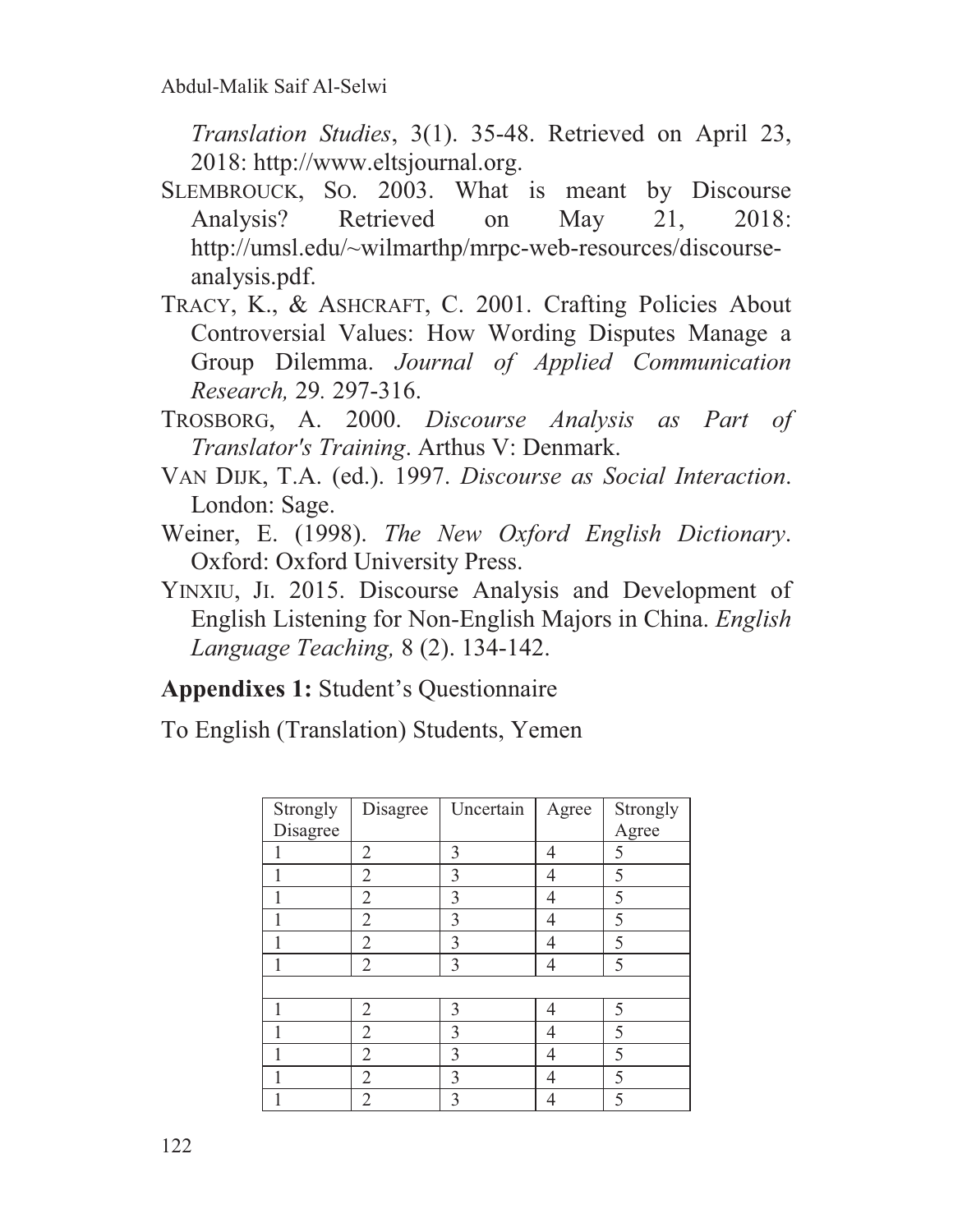**Instruction**: Please circle one number (only one) that you consider most appropriate for the importance of discourse analysis (DA) in translation under the five levels of agreement (from *Strongly Disagree* to *Strongly Agree*). The findings of the questionnaire will be used within my research work that aims to investigate the awareness of Yemeni translation students of the importance of DA in translation. Thank you very much for your help.

#### **Part One: The importance of DA in English - Arabic translation**

- 1. DA is an important part of the translation process.
- 2. DA plays a vital and active role in translation.
- 3. Without understanding DA, you are unable to present professional translation.
- 4. DA helps you to convey the intended message of the ST properly.
- 5. DA helps you to produce a good translation.
- 6. DA has an important role in educating you to handle the text easily.

#### **Part Two: DA problems and difficulties face translation students**

- 1. Your unawareness of DA is the exact problem and difficulty facing you.
- 2. Lack of DA practice is one of your problems.
- 3. The current educational environment of learning DA is not conducive.
- 4. Lexical and grammatical cohesion are also problems facing you.